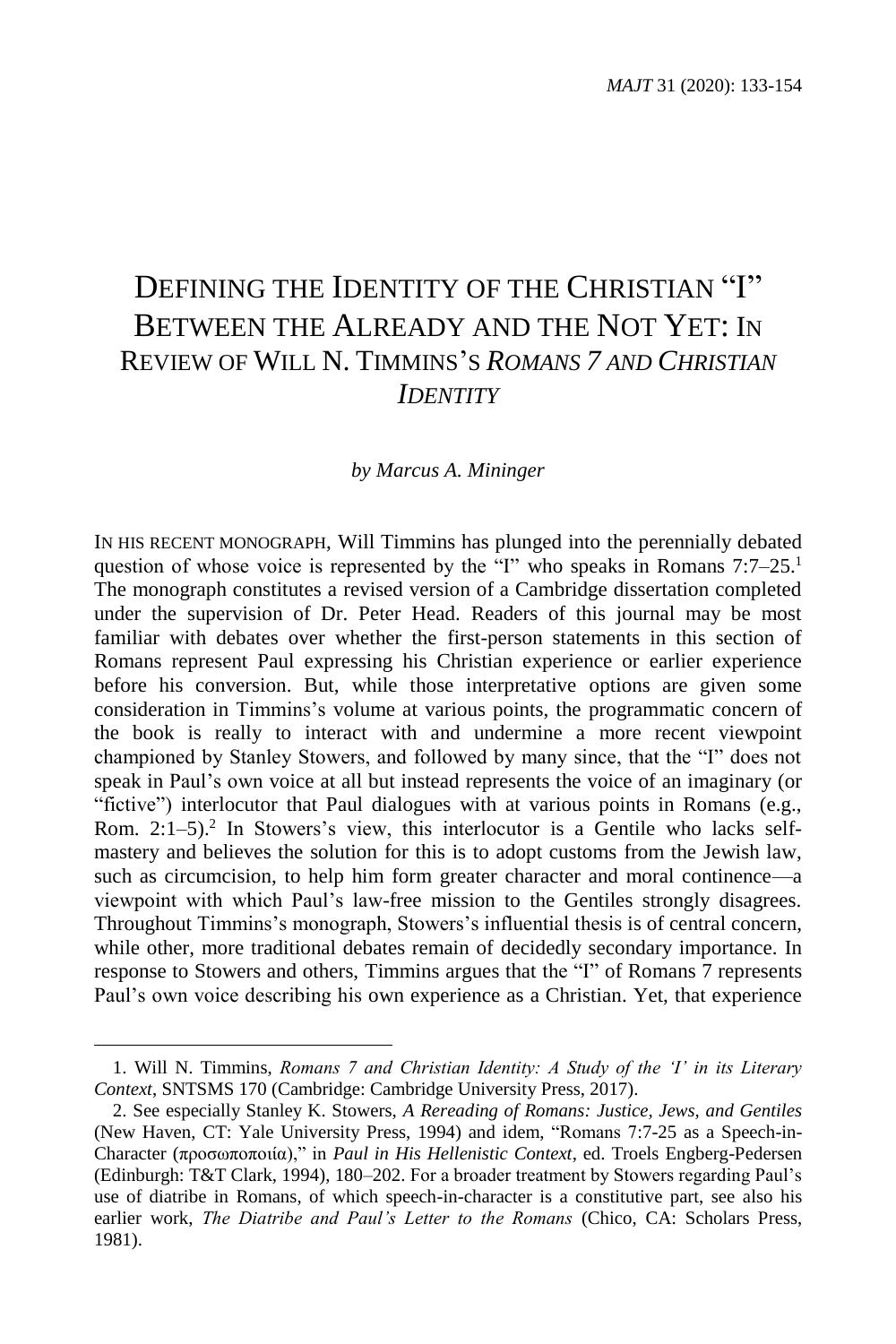is also typical of Christian experience in general, and he lays out various reasons in support of that view across the seven chapters. In general, the main lines of his approach to the whole topic are quite welcome and are a large part of what drew me to want to read and review the volume. Of particular note, regarding this approach, are the ways in which Timmins: (1) emphasizes the importance of defining the "I" by careful analysis of the "literary-argumentative" flow of thought within Romans itself, rather than primarily by debating various possible religio-historical backgrounds testified to within the broader Jewish or Greco-Roman marketplace of ideas outside of Romans; (2) pays considerable attention to the issue of the "already" and the "not yet" in the Christian life for Paul, meaning the extent to which God's redemptive and sanctifying purposes are "already" realized in the life of a believer or "not yet" fully realized, the combination of which produces a mixed condition in the believer's life (being partly sanctified and yet still sinful), to which the tension experienced by the "I" in Romans 7 can then be compared and contrasted; and also (3) pays considerable attention to the anthropological distinction between what is "internal" (the inner man, the mind, etc.) and what is "external" (the flesh, the body, etc.), especially in chapters 6 and 7, as it helps define how and in what ways the "already" and the "not yet" should in fact be understood. These aspects of Timmins's approach to chapter 7 heightened my own expectations as a reader. Yet, while I found certain aspects of the resulting treatment of chapter 7 quite helpful, making me significantly more sympathetic toward his preferred position, several aspects of his treatment that remained unsatisfying, which readers who already *agree* with Timmins's overall conclusions about the "I" of chapter 7 that one would especially do well to consider as they grapple with the apostle Paul's own theology and approach to pastoral care.

The monograph begins with a short chapter of introduction, which briefly lays out some features of past scholarship and Timmins's own approach. Nothing approaching a history or even a representative survey of past scholarship appears here. Rather, Timmins focuses on select developments in past scholarship that led to Stowers's "fictive interlocutor" thesis and then highlights some big-picture interpretative options related to that. Of particular importance before Stowers is the interpretive observation made by W. Kümmel regarding how aspects of chapter 7 are difficult to relate to Paul's own biography, $3$  such as when Paul was ever "without the Law" (Rom. 7:9) in his own life (see Phil. 3:5), and how to relate the very pessimistic-sounding voice of Romans 7:14–25 with Paul's own personal experience as a believer, or even with his relatively positive descriptions elsewhere of his experience of the law when still an unbeliever (e.g., Phil. 3:6). Responding to past scholarship, Timmins identifies three interpretive options concerning the identity of the "I" in Romans 7: it is a personal "I" (meaning that Paul describes his own experience), a typical "I" (meaning that Paul describes an experience that is typical of Christians, however much it does or does not directly correspond in detail to his

<sup>3.</sup> See Werner Kümmel's very influential, "Römer 7 und die Bekehrung des Paulus," in *Römer 7 und das Bild des Menschen im Neuen Testament: Zwei Studien* (Munich: Chr. Kaiser Verlag, 1974), 1–160.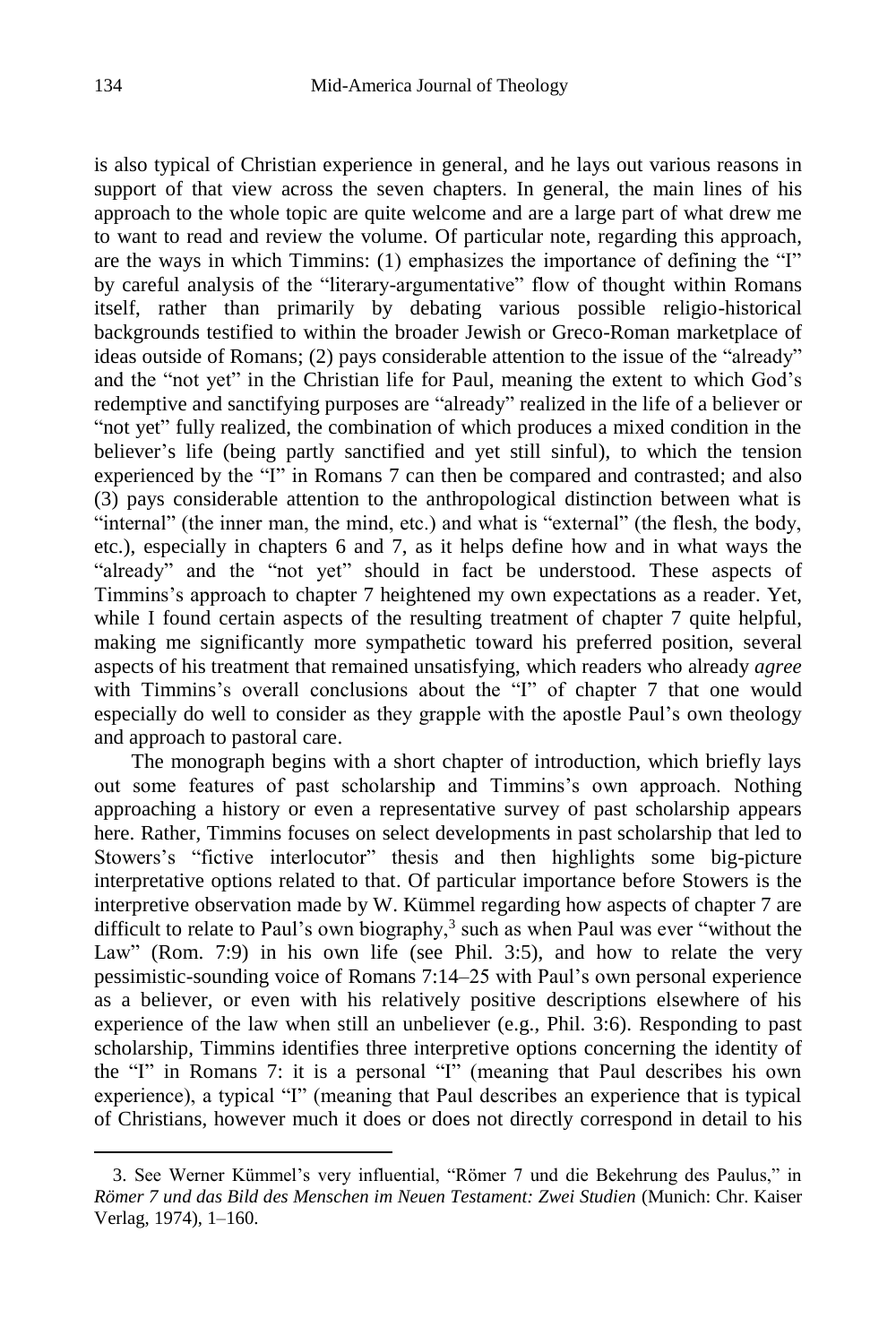own), or a fictive "I" (meaning that Paul adopts a fictive interlocutor's voice to describe an experience that is specifically not his own). This set of choices comes to be of programmatic importance for the book as a whole, informing what options it regularly considers and how Timmins constructs his argument. However, Timmins also asserts from the beginning that the personal and typical interpretations are not mutually exclusive—and he will go on to contend for a combination of those two wherein Paul describes his personal experience as it is meant to illustrate something typical or paradigmatic of the Christian experience in general. This aspect of Timmins's discussion, where he tries to show how Paul's descriptions of himself are not just information about him but purposefully function paradigmatically for Christians more broadly, is quite helpful at times as a way of highlighting Paul's rhetorical effort in Romans, not just to describe himself in a general way but to shape how the Romans also view themselves.

At the same time, though, while the limited number of options that Timmins focuses on—three options, with two of them then combined—help concentrate his argument around undermining the fictive "I" interpretation, it also betrays a significant weakness of the book, since the book's narrow focus leads to some valid interpretive questions and possibilities being too greatly overshadowed or not given much consideration at all. Perhaps most important among the overshadowed possibilities is the question of whether the "I," even if it is both personal and paradigmatic, represents the experience of a person before or after union with Christ by the indwelling of the Holy Spirit. Even if Paul is describing his own experience as something that is also paradigmatic for others, as Timmins argues with considerable persuasive power, is it Paul's experience pre- or post-conversion? Unfortunately, this question often goes underexplored along the way, possibly because Timmins asserts early on that Mark Seifrid has decisively dismantled the pre-conversion reading of Romans 7.<sup>4</sup> Even more broadly, though, other interpretive choices also go unmentioned or get very little consideration. For example, the book gives very little direct treatment of whether the "I" of 7:7–13 is the same as the one in 7:14–25. Related to this is the fact that the history of scholarship bears testimony to quite a few views (far more than just three) about the identity of the "I" in each part of the passage in chapter 7. For example, in his landmark commentary, Charles Cranfield lists six different views of the "I" in 7:7–13 and seven in 7:14–25.<sup>5</sup> More recently, Arland Hultgren has listed eight views of the "I" in the passage as a whole, at least three of which were not mentioned by Cranfield (partly because some of them are more recent).<sup>6</sup> Yet Timmins's treatment simply does not engage such a breadth of views, and at times even fails to give significant attention to some of the most

<sup>4.</sup> Timmins, *Romans 7 and Christian Identity*, 5. Here he appeals to Mark A. Seifrid, "The Subject of Rom. 7:14–25," *NovT* 34.4 (1992): 313–333, as well as Seifrid's *Justification by Faith: The Origin and Development of a Central Pauline Theme* (Leiden: E.J. Brill, 1992).

<sup>5.</sup> C. E. B. Cranfield, *A Critical and Exegetical Commentary on the Epistle to the Romans*, ICC (Edinburgh, T&T Clark, 1981), I:342–344.

<sup>6.</sup> Arland J. Hultgren, *Paul's Letter to the Romans: A Commentary* (Grand Rapids: Eerdmans, 2011), 684.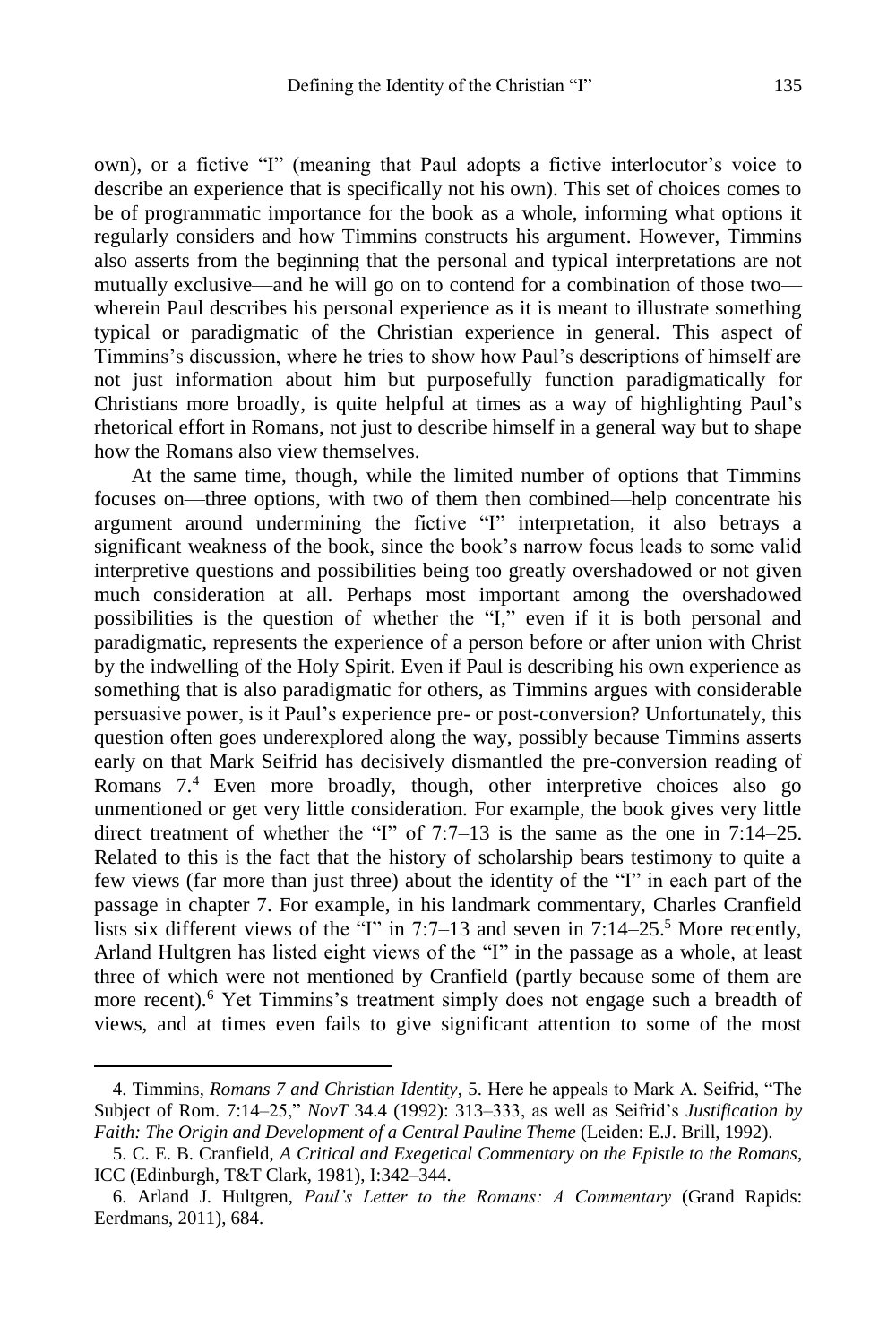common of these past interpretations. As a result, his exegetical assertions at various points in his argument also prove to be quite one-sided. They are geared especially toward undermining Stowers but in a way that also ends up predisposing the direction of the argument toward Timmins's own preferred outcome without sufficiently considering additional, viable interpretative possibilities. Unfortunately, this often makes his otherwise thought-provoking discussion less thorough and therefore less persuasive, since legitimate interpretive questions are still lingering by the end of the book. When grappling with a passage as complex as 7:7–25, where small distinctions or shifts in interpretive perspective sometimes have a big impact on final results, the narrow scope of much of Timmins's argumentation is therefore particularly regrettable.

True to the book's focus on disproving Stowers's views, though, chapter 2 offers an extended critical assessment of the fictive "I" hypothesis. This begins with a close look at citations that Stowers appeals to from ancient rhetoricians like Quintilian and Longinus. Timmins claims they do not contain rhetoric sufficiently like Paul's in Romans 7 to support saying that Paul adopts speech-in-character beginning in 7:7. On the contrary, Timmins argues that 7:7 does not signal a change in voice from Paul's to someone else's. In particular, at this point, Timmins emphasizes how the opening question, "What shall we say?" in 7:7 and the answer that follows shortly thereafter, "By no means," both echo the same question and answer in 6:1–2, which clearly represented Paul's own voice. This, Timmins suggests, supports taking 7:7 as Paul's own voice as well. Timmins also heavily critiques Stowers's suggestion that the "I" in 7:7 needs no introduction at that point in Romans because the same Gentile interlocutor had already appeared earlier in the letter in 2:1–16. Against this, Timmins maintains that the interlocutor in 2:1–16 is actually Jewish rather than Gentile (thus diminishing the resemblance to the interlocutor Stowers purports to see in 7:7ff.), points out that Stowers himself sees the voice of a different interlocutor (namely, the clearly Jewish one in 2:17–29) imposing itself between 2:1–16 and 7:7 (making the need for clear re-introduction of a Gentile voice in 7:7 greater), suggests that the "I" in chapter 7 actually has more in common with the second voice that appears in chapter 2 than with the first one, and then asserts that, more than either of the interlocutors in chapter 2, the "I" in chapter 7 actually has the most in common with how Paul describes Christians themselves in chapters 5–6. While not everyone will agree with various of Timmins's views of chapter 2 itself, the exegetical points he raises do broach significant challenges to Stowers's position.

In chapter 3, Timmins next turns, somewhat surprisingly, to an exegetical treatment of 3:7 and the first-person singular pronouns that appear there, which he believes are examples of Paul using a representative/typical "I" that therefore provides a precedent for the "I" later in 7:7–25 being understood in the same way. Toward that end, Timmins first provides helpful argumentation showing that 3:1–8 does not consist of a dialogue between Paul and an interlocutor, as Stowers and others have maintained, but all consists of Paul speaking in his own voice instead. The reasons Timmins provides for this include that the singular "you" addressing the interlocutor(s) in chapter 2 disappears entirely after 2:27, that there are no clear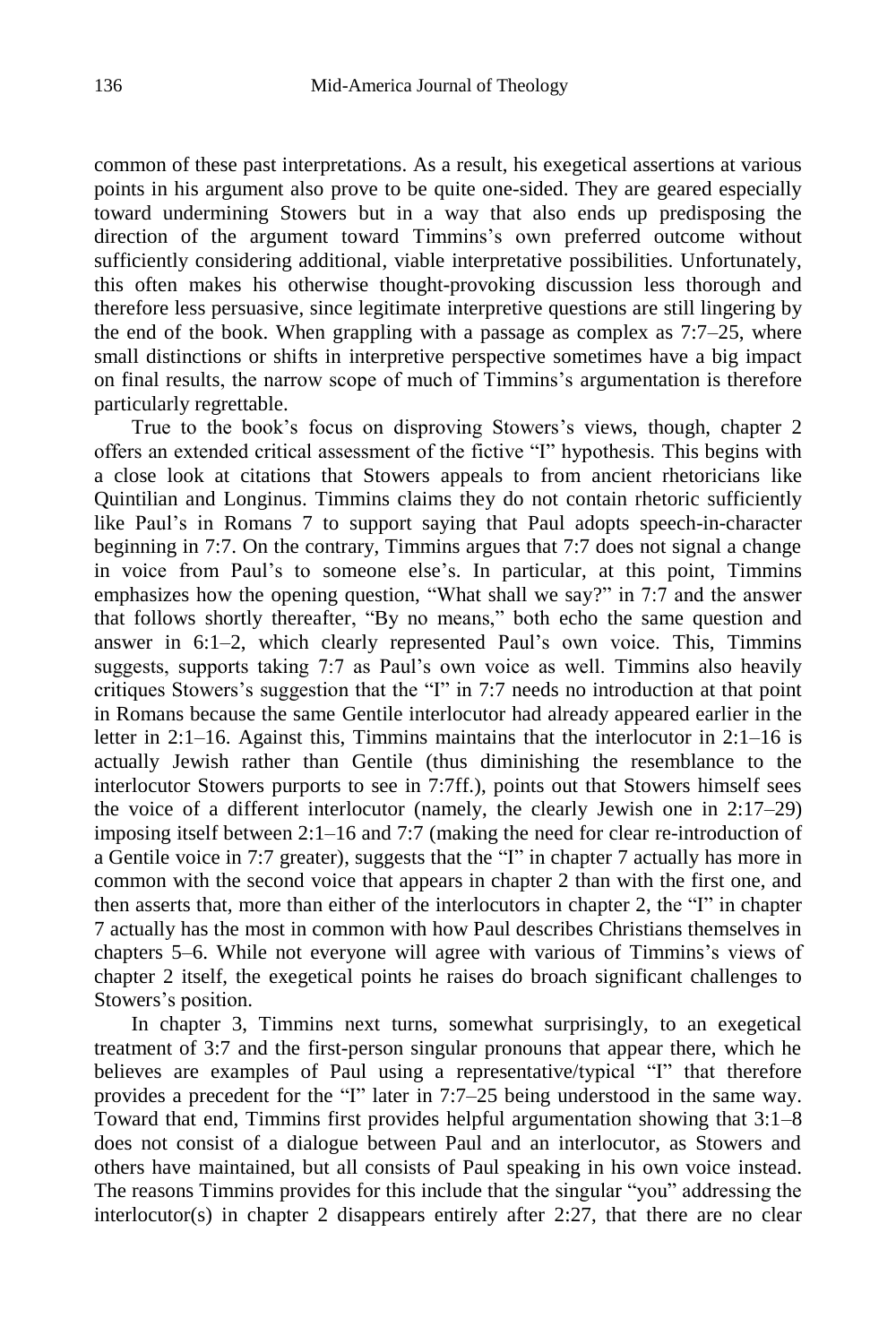markers to indicate change back and forth between speakers in 3:1–8, and that, as a result, attempted reconstructions of dialogue in 3:1–8 have produced entirely conflicting results regarding when Paul or a supposed interlocutor is thought to be speaking. <sup>7</sup> After that, Timmins instead tries to show that the "I" of 3:7 represents Paul speaking as a representative of all humanity, not just himself or just Jews, which Timmins supports especially on appeal to the notion that Paul had broadened out the scope of his concern to a truly universal one regarding all people (not just Jews) by his mention of "every person" in 3:4 ("Let God be true and every person a liar"). For Timmins, this phrase shows that the issue at hand by the point 3:7 arrives is the guilt of every person, not just the ethnocentrism of some Jews, as some New Perspective and other recent interpreters have maintained.

However, as much as one may generally sympathize with Timmins's resistance to those who focus overly much on the problem of Jewish ethnocentrism in Romans 3 rather than on the broader and deeper problem of human guilt, Timmins's interpretation of 3:7 and context is still quite weak since it overlooks or greatly diminishes some crucial aspects of the larger passage. Of particular note is how he distances the "I" of 3:7 from the opening question of the passage regarding the advantage of the Jew and circumcision (3:1), Paul's answer regarding Jewish privilege (3:2), the follow-up question about the obvious sin of some Jews (3:3), the fact that Paul specifically appeals to the description in Psalm 51 of the transgression of one notable Jew, David (whose distinctively Jewish line of descent was already highlighted in Rom. 1:3), and the obvious first-person references to Paul and his own experiences in the ministry in 3:8. The last of these is especially problematic for Timmins's argument. In a monograph that gives such frequent attention to pronouns, ignoring the first-person plural that clearly refers to Paul himself in 3:8 and shows Paul's immediate concern to defend his own ministry in that context is a major oversight since the language in 3:8 makes the first-person references in 3:7 read much more naturally as a specific reference to Paul's own individual experiences. Moreover, given Timmins's overarching desire to offer an "integrative, construction interpretation of the 'I' [that] bears the marks of literary-argumentative coherence,"<sup>8</sup> the fact that so many features of 3:1–8 get little or no attention in his treatment stands out as especially concerning. In addition to all of that, the significant rhetorical distance between the "I" in 3:7 and the one in 7:7 also makes the relevance of the former for determining the meaning of the latter seem fairly doubtful anyway, much like with Stowers's arguments for reading 7:7 in direct connection with 2:1– 16, a feature of Stowers's argument that Timmins had previously critiqued.

Next in chapter 4, Timmins turns to Romans 5–6 to begin showing that Paul's description there of the present, ongoing condition of believers after their conversion

<sup>7.</sup> For a table that gives a fuller, visual representation of scholarly disagreements over who is speaking when in a supposed dialogue in Romans 3:1–8, as well as for broader analysis regarding why Romans 3:1–8 are not written as a dialogue (or diatribe) at all, see Marcus A. Mininger, *Uncovering the Theme of Revelation in Romans 1:16–3:26: Discovering a New Approach to Paul's Argument*, WUNT 2:445 (Tübingen: Mohr Siebeck, 2017), 278–280.

<sup>8.</sup> Timmins, *Romans 7 and Christian Identity*, 200.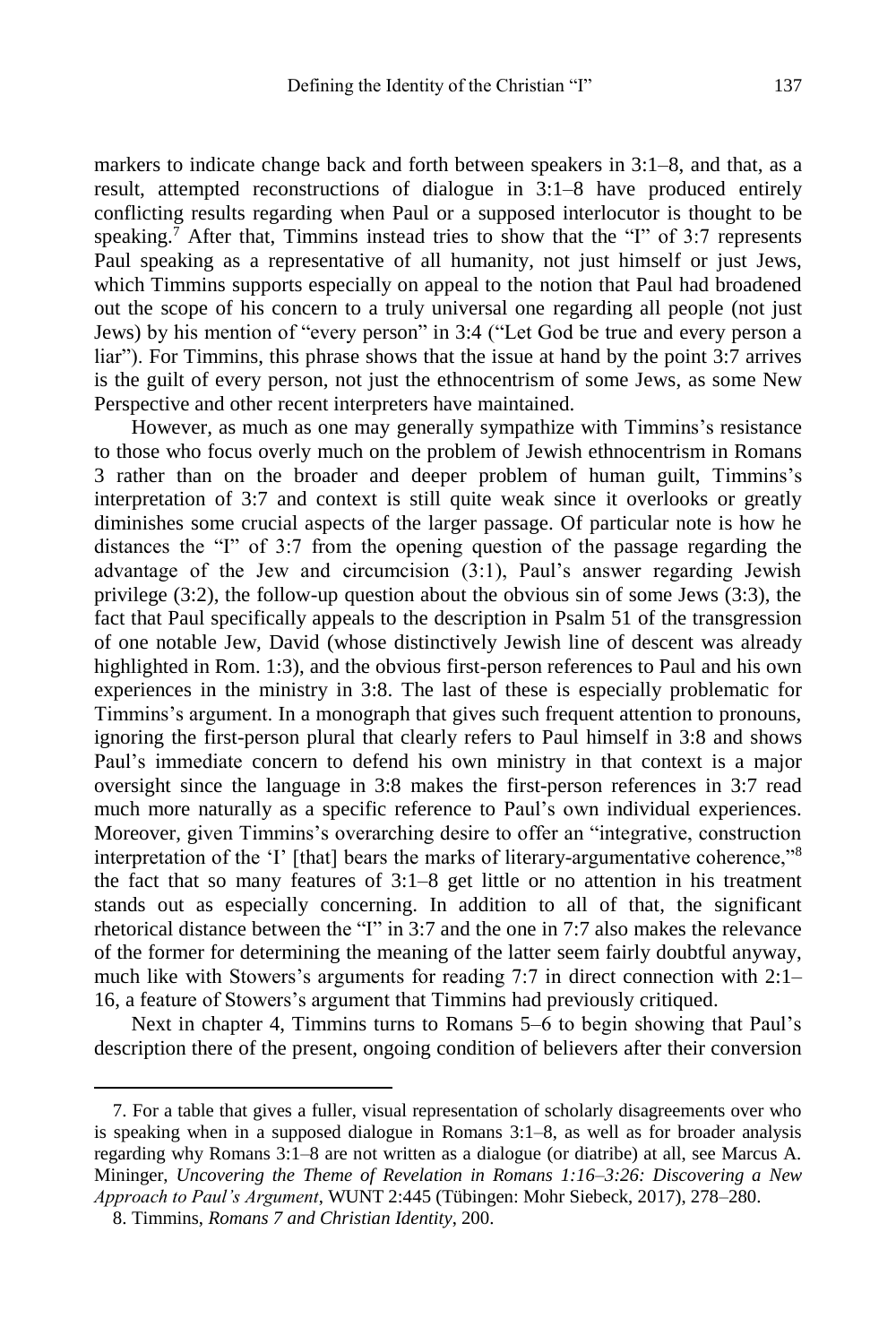is not, in fact, incompatible with how Paul later describes the tensions that exist in the life of the "I" in chapter 7. Here Timmins details how, even though believers are described as already rescued out from under the dominion of sin in chapters 5 and 6 (e.g., 6:2, 6, 11, 14, 18, 22), nevertheless Paul still describes ways in which the new work of God has not yet come to fruition in their lives, particularly since their mortal bodies or flesh continue to be weak and the location of sin's desires (e.g., 6:12, 19). As noted before, such attention to both the "already" and "not yet" of salvation is quite welcome, as is Timmins's attention to how Paul especially associates the "not yet" with the present condition of the Christian's body.

At the same time, though, while Timmins is to be commended for addressing the already/not yet tension directly in this way, his specific conclusions about this topic also lack clarity at important points. They overlook key parts of Paul's own descriptions of the Christian condition in ways that are very important for interpreters of chapter 7 to keep in mind.

For example, he concludes from the elements of "not yet" described in Romans 5 and 6 that believers presently experience a "double participation in both Adam and Christ,"<sup>9</sup> which could seem to suggest, quite problematically, that believers have two federal heads simultaneously. Yet Paul never describes believers' relation to Adam and Christ as having equal bearing upon their standing and condition now, as if believers could equally be said to exist "in Adam" (something Paul never says) and "in Christ" (something which he constantly emphasizes), rather than their having been transferred out from under the federal headship of the one into that of the other.

More than that, Timmins repeatedly describes the "not yet" of believers' existence by insisting that the redemptive work of God always remains entirely "extrinsic" to them,<sup>10</sup> something that defines their relationship to God at present but does not entail a change in their anthropological condition. <sup>11</sup> Elsewhere, in the important last line of his book, he even appropriates Martin Luther's language to expound upon this point, saying that everything good for the Christian presently remains "outside of us, and that good is Christ."<sup>12</sup> However, such language about grace, Christ, and the result of God's work remaining "extrinsic" to or "outside of" the Christian hardly does full justice to Paul's language in Romans and elsewhere, where he clearly describes God's present work "within" believers and the genuine results of that work already being realized in an inward condition that is decisively changed in crucial ways now. Just in Romans, for example, Paul describes the love of God having been poured out within believers' hearts (5:5), Christ being in them (8:10), and their minds being progressively renewed as a result of the gospel (12:2). In addition, this reality of Christ being "in" believers is due to the Spirit "dwelling" within them (8:9), the Spirit who does an internal work that both calls forth and enables the cry "Abba, Father" to issue forth from within believers themselves  $(8:15)$ .

<sup>9.</sup> Timmins, *Romans 7 and Christian Identity*, 68.

<sup>10.</sup> Timmins, *Romans 7 and Christian Identity*, 74, 82.

<sup>11.</sup> Timmins, *Romans 7 and Christian Identity*, 90.

<sup>12.</sup> Timmins, *Romans 7 and Christian Identity*, 210.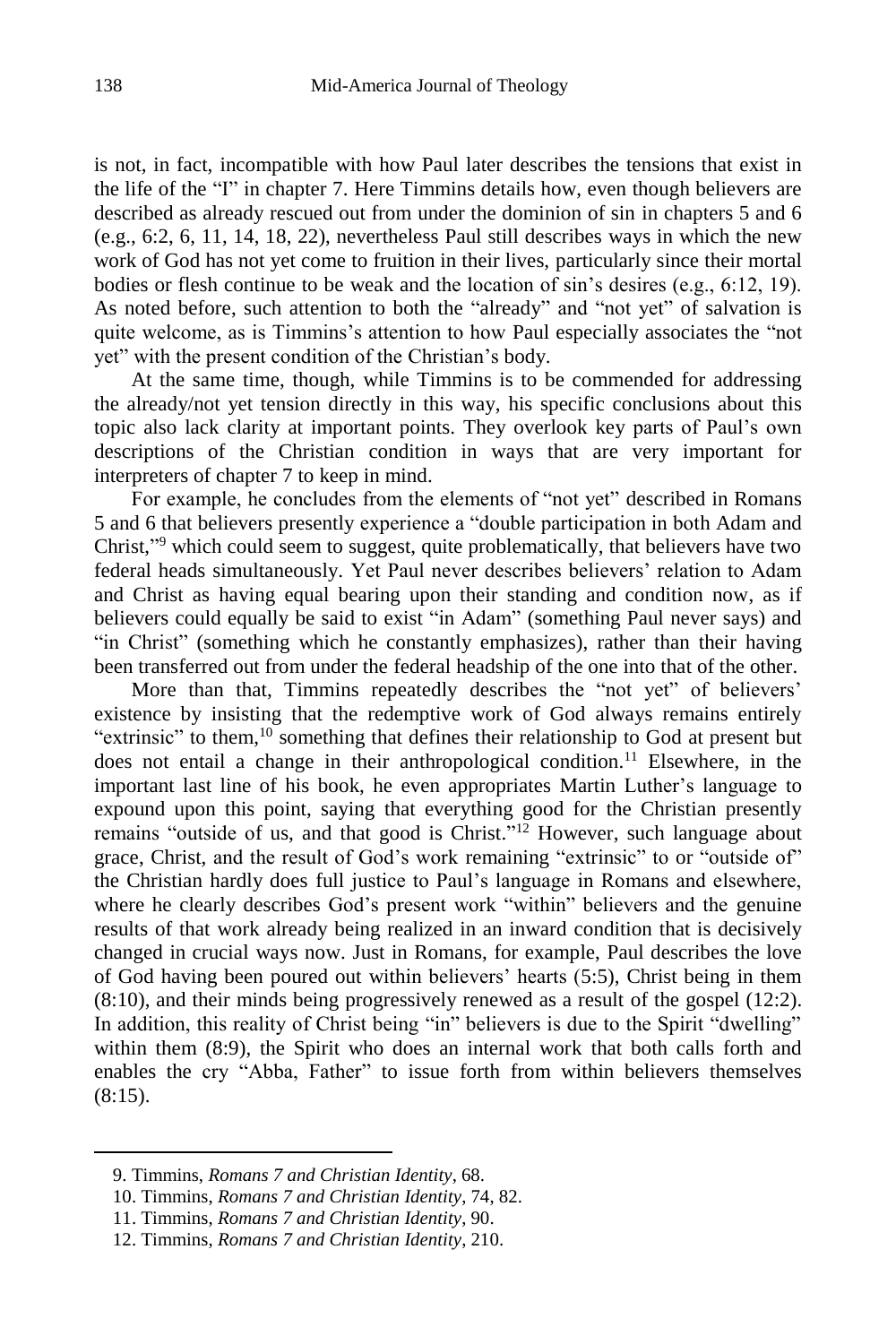So then, instead of simply saying that God's work remains extrinsic to or outside of the believer, Paul repeatedly affirms that the work of God is most definitely "within" the believer, that is, something both happening inside and having its decisive effect upon the believer's "inner man" (mind/soul/spirit/heart). Moreover, this inward work and changed inward condition for believers is contrasted with the continuing condition of the "outer man" or body, which does remain untransformed and is still beset with desires until the future work of bodily resurrection and transformation on the last day. As 8:10 puts it, "If Christ is *in* you, the body is dead on account of sin, but the Spirit [note: the Spirit who now dwells within  $(8:9)$ ] is life on account of righteousness." Or, as he puts it even more categorically in 2 Corinthians 4:16, "Though our outer man is wasting away, yet our inner man is being renewed day by day."<sup>13</sup> Importantly, such passages clearly describe not just something about a believer's status or relationship to God but also something about the believer's changed anthropological condition at the present time, thereby showing that the work of God, while by no means complete, has nevertheless produced and continues to produce a decisive internal change in the believer "already."

On reflection, while Timmins aptly notes how Paul locates the continued effects of sin in believers' bodies, he fails to note how that ongoing bodily condition of "not yet" stands in contrast with what God has "already" done and continues to do within each believer now. As a result, while it would be appropriate to say that the new, inward work of God remains something not native or natural to the believer in himself (i.e., it always remains an "alien" work done by a divine power that is foreign to the believer's own constitution or abilities), still that same supernatural work, originating from outside the believer and done by a power not his own, nevertheless terminates upon and produces true effects *within* the believer, changing his anthropological condition in important, if still limited ways. So then, rather than taking Luther's verbiage about Christ being "outside of" the believer as an overarching description of a believer's present condition, it is far more faithful to Paul's own discourse to recognize with John Calvin that, "as long as Christ remains outside of us, and we are separated from him, all that he has suffered and done for the salvation of the human race remains useless and of no value for us," which is why it is of paramount importance that Christ and his work do not remain simply outside of the believer. Rather, the believer is united to Christ by the presence and powerful working of the Holy Spirit, who dwells in an ongoing way in each child of God, bringing the believer to life inwardly and enabling him to engage the fight against the sin that nevertheless still dwells in his own members.<sup>14</sup>

<sup>13.</sup> For helpful reflection, prompted especially by 2 Cor. 4:17, on how the "already" and "not yet" of salvation must be understood in relation to the distinction between the "internal" and "external" in believers, see especially Richard B. Gaffin, Jr., *By Faith, Not by Sight: Paul and the Order of Salvation* (Waynesboro, GA: Paternoster, 2006), 53–75.

<sup>14.</sup> John Calvin, *Institutes of the Christian Religion*, ed. John T. McNeill, trans. Ford Lewis Battles (Philadelphia, PA: Westminster Press, 1967), I:537.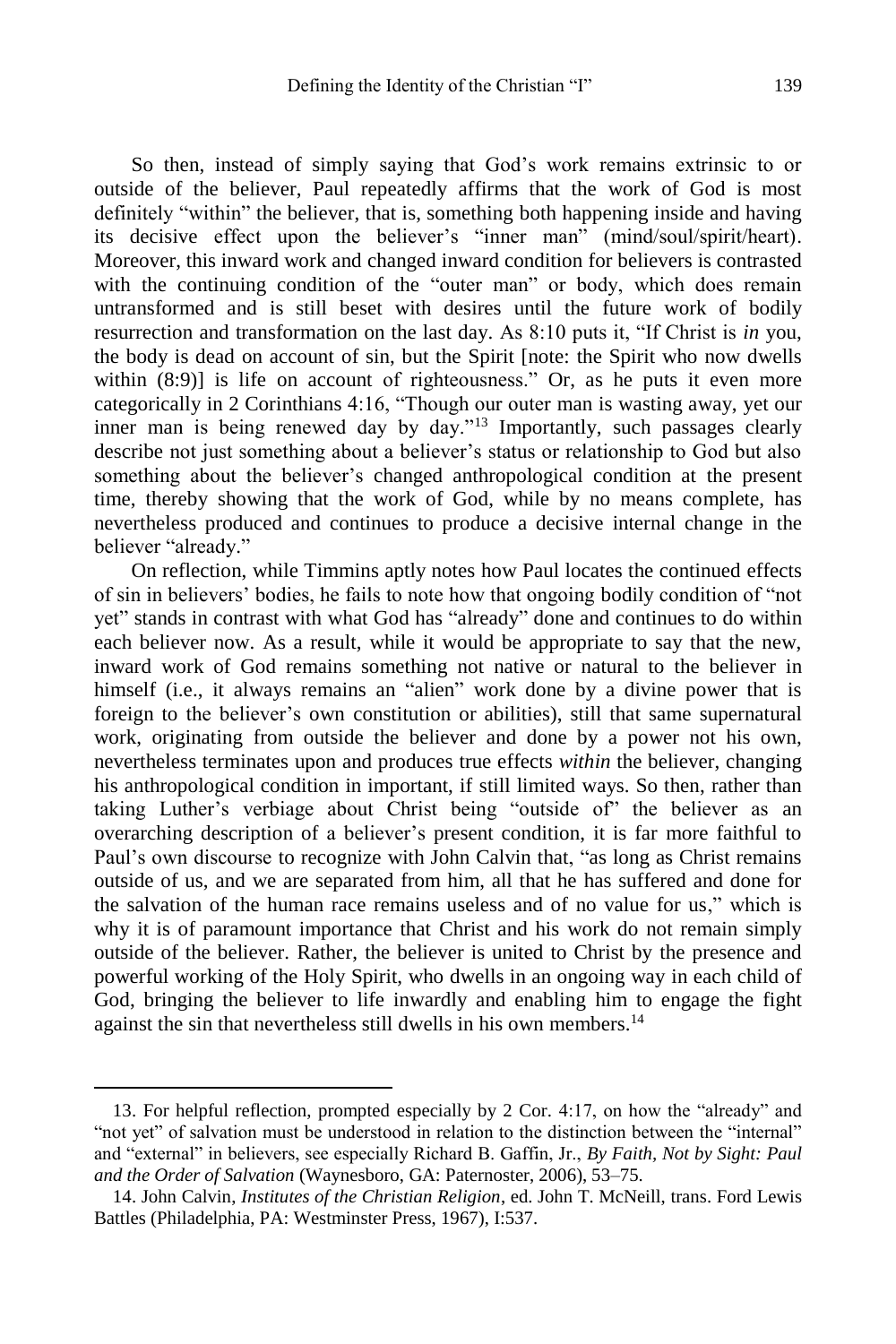Yet, of course, this way of putting things, in dependence upon Paul's own language, also highlights one of the main exegetical difficulties with interpreting Romans 7:7–25 as a description of the Christian condition. After all, it is precisely this inward work of God's Spirit, which creates and defines a believer's life in Christ, that is directly mentioned in 7:5–6 when clearly describing Christian experience but remains conspicuously absent from the lengthy description of the experience of the "I" in 7:7–25—only then to appear again in chapter 8. More than that, what Paul does describe in 7:7–25 sets forth a different sort of inward/outward tension than the one set forth elsewhere in Romans regarding believers. In place of the tension between the Spirit and the flesh in 7:5–6, by which Paul clearly contrasts the way he and the Romans *used to* live when they were "in the flesh" (i.e., before they were Christians) with how they should now live as Christians "in the newness of the Spirit," Romans 7:7–25 instead provides an extensive description of an "I" whose experience of the power of sin in his flesh (7:18, 23, 25) is contrasted, not with the inward presence of the Spirit, but only with the inward presence of the law (7:22, 23, 25)—something that hardly defines the essence of a distinctively *Christian* struggle with sin. Of course, in itself, this does not make it impossible that the "I" being described in 7:7–25 is a Christian, if the distinctively Christian aspects of a believer's condition and experience are for some reason being set to the side and left unmentioned for a stretch of time in Paul's argument. It is certainly possible, for example, that Paul is temporarily describing the experience of a Christian without reference to the Spirit in order to show the futility involved when even a *Christian* confronts sin merely through the inward resources and power provided by the Letter alone, as Timmins will go on to suggest later. <sup>15</sup> However, this possibility must also be weighed against other considerations in and around the passage. Among those other considerations are not just the absence of the Spirit in 7:7–25 but the ways Paul repeatedly sets up temporal contrasts in the immediate context. Of particular note are how he contrasts Christian experience with a past life "when we were in the flesh" (7:5), overtly looks back to what "once" was for the "I" in times past (7:9; also note the past tense verbs throughout vv. 7–11 and 13), and then creates a strong contrast with what "now" is  $(8:1)$  regarding the work of the Spirit in the Christian  $(8:2ff.)$ . All of this might seem to place a struggle against sin *without the Spirit*, like the "I" in 7:7–25 experiences, decisively into a new covenant believer's pre-conversion *past* rather than his ongoing present.

Of course, there is no doubt that many questions remain, which cannot be fully addressed here, about how to compare and contrast the tensions described in 7:7–25 with what Paul clearly says about Christians elsewhere. Indeed, there seem to be no interpretations of this complex passage that simply and effortlessly explain all the available evidence within and around it. As a result, the passage is and remains a genuinely challenging one.

Nevertheless, engaging fruitfully with the challenges in the passage certainly at least requires a more nuanced consideration of the Christian's present condition than simply saying the work of God remains entirely outside the believer and that 7:7–25

<sup>15.</sup> Timmins, *Romans 7 and Christian Identity*, 205.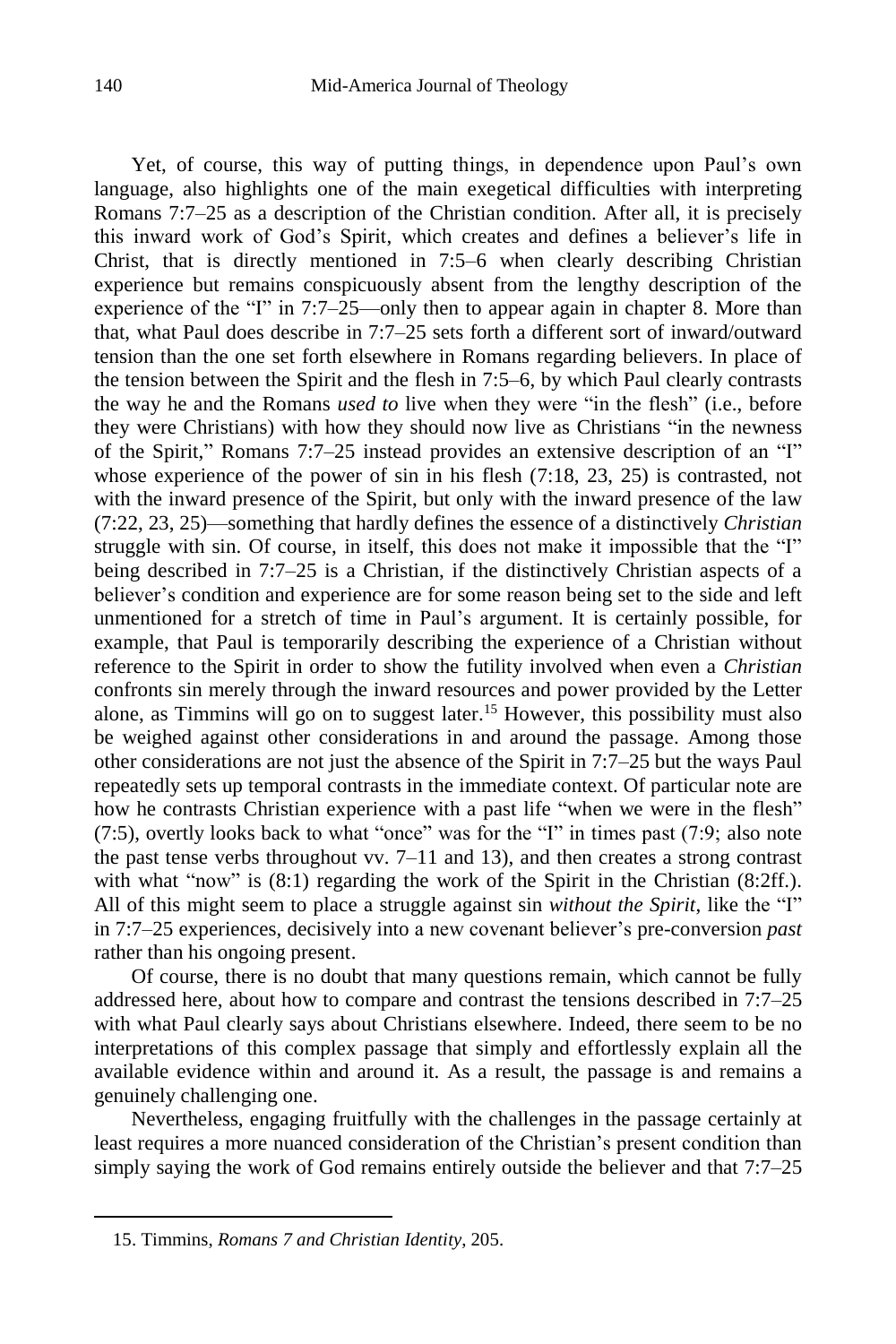shows how the ongoing condition of a believer is essentially unchanged from his pre-conversion state, as Timmins does. Indeed, to get more clarity, a noticeably more thorough and nuanced consideration of the "now" and the "not yet" would be needed. In the absence of that, though, Timmins's treatment of chapters 5–6, together with his lack of any significant treatment of chapter 8 in the book, create an inadequate background for conducting a clear comparison and contrast between 7:7– 25 and the material that immediately surrounds it in Paul's letter. As a result of such weaknesses, Timmins's argumentation often remains exegetically and theologically less persuasive than one would hope. One important lesson to draw from this is that avoiding optimistic overstatement about the "already" of the present Christian condition should not be accomplished by adopting an opposite overstatement about the "not yet" of present Christian existence.

Moving on to chapter 5 of the book, Timmins turns to a treatment of Romans 7:7–13. Of course, by jumping directly from Romans 6 to 7:7, Timmins elects not to provide any dedicated treatment of 7:1–6 at this juncture, even though those verses obviously provide a crucial part of the "literary-argumentative" context for 7:7ff. (something Timmins elsewhere emphasizes is quite important to his method and the value of his results). What is more, the verses being skipped also include the statements by Paul that contain some of the biggest counterevidences to Timmins's preferred view of chapter 7. In addition, even when treating 7:7–13 themselves, Timmins curiously elects to proceed thematically, rather than in verse-by-verse order, and so looks in turn at the "discourse of the 'I,'" the "experience of the 'I,'" and then the "history of the 'I.'" His stated rationale for proceeding thematically is that it reduces "the chance of giving undue weight to one aspect of Paul's presentation." <sup>16</sup> However, in practice, this topical approach also allows him to front considerations that tend to support his desired conclusion, a fact which at times comes to be quite significant exegetically.

Such procedural concerns notwithstanding, Timmins does raise some valuable and instructive considerations about 7:7–13. In particular, his discussion of the "I" discourse highlights how the first-person pronoun's appearance in 7:7 should not be studied in isolation. In fact, Paul had just used the first-person singular as recently as 7:4, where he addresses the Romans as "brothers of me" (i.e., my brothers), a phrase in which the first-person clearly refers to Paul himself in a way that also highlights his close relational connection to the Romans. In addition, Paul also used the firstperson *plural* in the surrounding context, including in 7:4 ("in order that *we* may bear fruit") and 7:6 ("*we* are released from the law"), all of which clearly refer to both Paul and the Romans. As a result, when 7:7 asks, "what then shall we say?" and follows that up with the singular "I would not have known," these pronouns do not appear *de novo*. Still, they are most naturally understood in context as also referring to the Romans and Paul, respectively. Along with this, Timmins also points out how the "we" in 8:2 suggests that both Paul and the Romans are included among those who have been released from the tyranny of sin and death that 7:7–25 had just described. All of these contextual observations help underscore the implausibility of

<sup>16.</sup> Timmins, *Romans 7 and Christian Identity*, 92.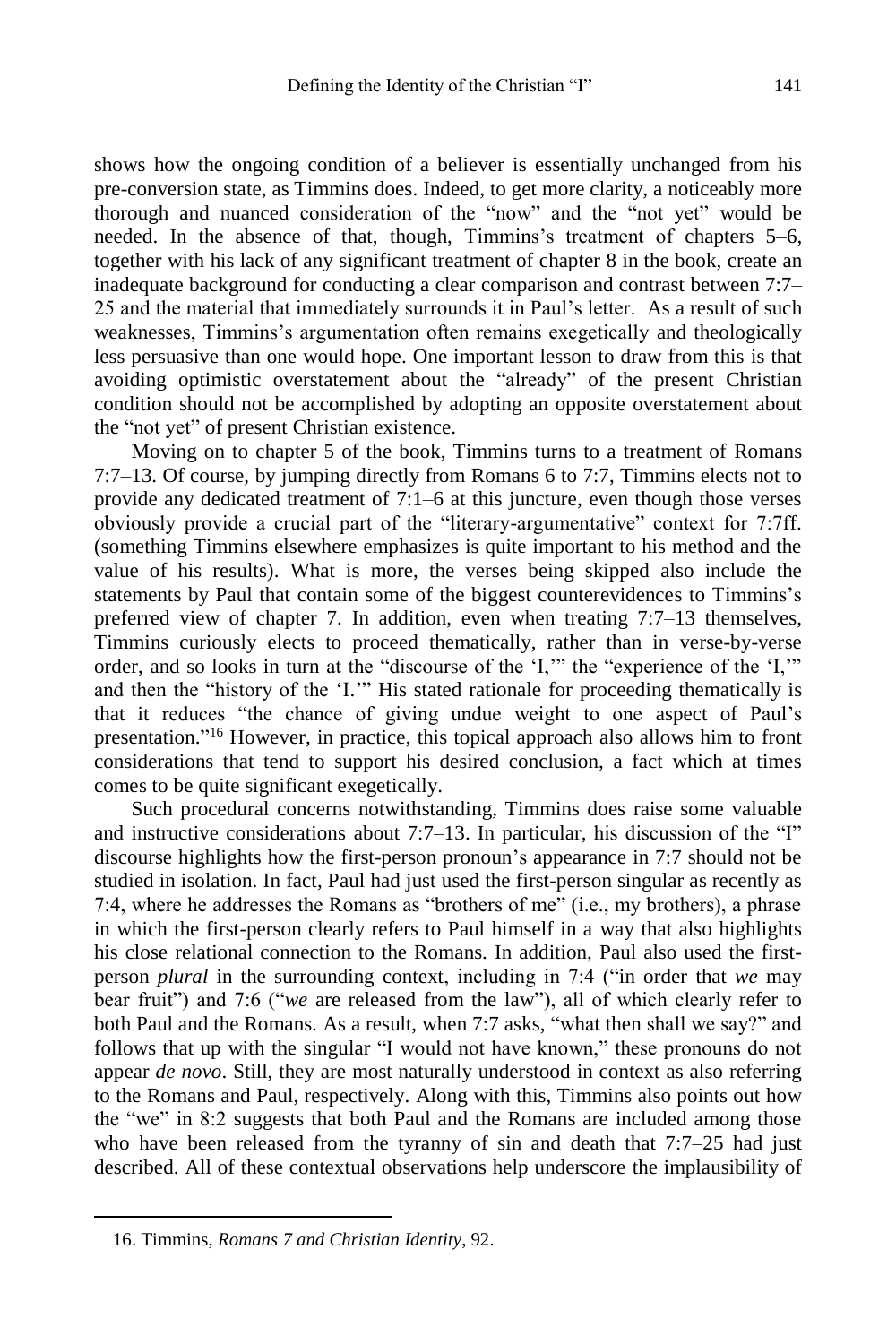a fictive "I" interpretation and support seeing Paul speaking in his own voice instead. Beyond that, Timmins suggests, less helpfully, that Romans 5–8 evidence a pattern regarding what pronoun Paul predominately uses in successive sections (an argument that had too many crucial weaknesses to be persuasive). He also offers an extended comparison between 7:7–13 and Genesis 2–3 to show that the death of the "I" in the Romans 7 is individual and not that of corporate Israel, and then he contrasts 7:7–13 with chapter 5 to show that the "I" is not Adam but Paul portraying his own death after the likeness of Adam's. Along the way, Timmins also speaks in favor of the view that the time when "I" was alive "without the Law" (7:9) likely refers to Paul's childhood experience before his coming of age at his bar-mitzvah.<sup>17</sup>

But, while Timmins's arguments against Stowers's fictive "I" interpretation continue to be helpful, his arguments in favor of his own position often continue to be less satisfying. This includes the procedural concerns noted above regarding how he dips only selectively into aspects of 7:1–6 that might support his reading at this stage in his book while leaving other aspects of that earlier passage sidelined until much later. Also, Timmins makes frequent summary judgments about aspects of 7:7–13 that tend to slant his eventual interpretative outcome in favor of reading the "I" as a Christian. For example, he asserts that sin producing desire and sin producing death are concurrent, not consecutive experiences of the "I,"<sup>18</sup> that desire and death are two results of sin instead of desire being something that causes death,<sup>19</sup> and that the imperfect tense verb "I was not knowing" (7:7) describes an action that continues into the present for Paul. <sup>20</sup> Each of these interpretative judgments stated without significant argumentation, help make the experience of the "I" appear more similar to that of a Christian or remove obstacles toward seeing it that way, which predisposes the course of the argument to a certain conclusion and again shows how Timmins often gives less than full consideration to the possibility that the "I" might in fact principally describe Paul's pre-conversion experience.

Finally, in chapter 6, Timmins turns directly to Romans 7:14–25, which he again pursues thematically, this time by looking at the "condition of 'I,'" the "time of 'I,'" and the "character of 'I.'" The last of these provides comparative material in which Timmins shows similarities between the experience of the "I" of Romans 7 and that of Abraham, the voice of the psalmist in the Old Testament, and exilic Zion as described in Isa 50-51. However, these comparisons are largely illustrative of and depend upon the conclusions drawn in the previous two sections of the chapter, which we will focus on below.

When handling the "condition of 'I,'" Timmins seeks to complete his argument that the "I" describes the ongoing condition of both Paul and all Christians with him. To do so, he first places considerable emphasis upon the suggestion that the term σάρκινος in Romans 7:14 means "composed of flesh," and refers to the material composition of Paul's body, not to living according to or under the dominion of the flesh as the similar term σαρκικός often does. If true, this would help support saying

<sup>17.</sup> Timmins, *Romans 7 and Christian Identity*, 133.

<sup>18.</sup> Timmins, *Romans 7 and Christian Identity*, 107.

<sup>19.</sup> Timmins, *Romans 7 and Christian Identity*, 110.

<sup>20.</sup> Timmins, *Romans 7 and Christian Identity*, 113.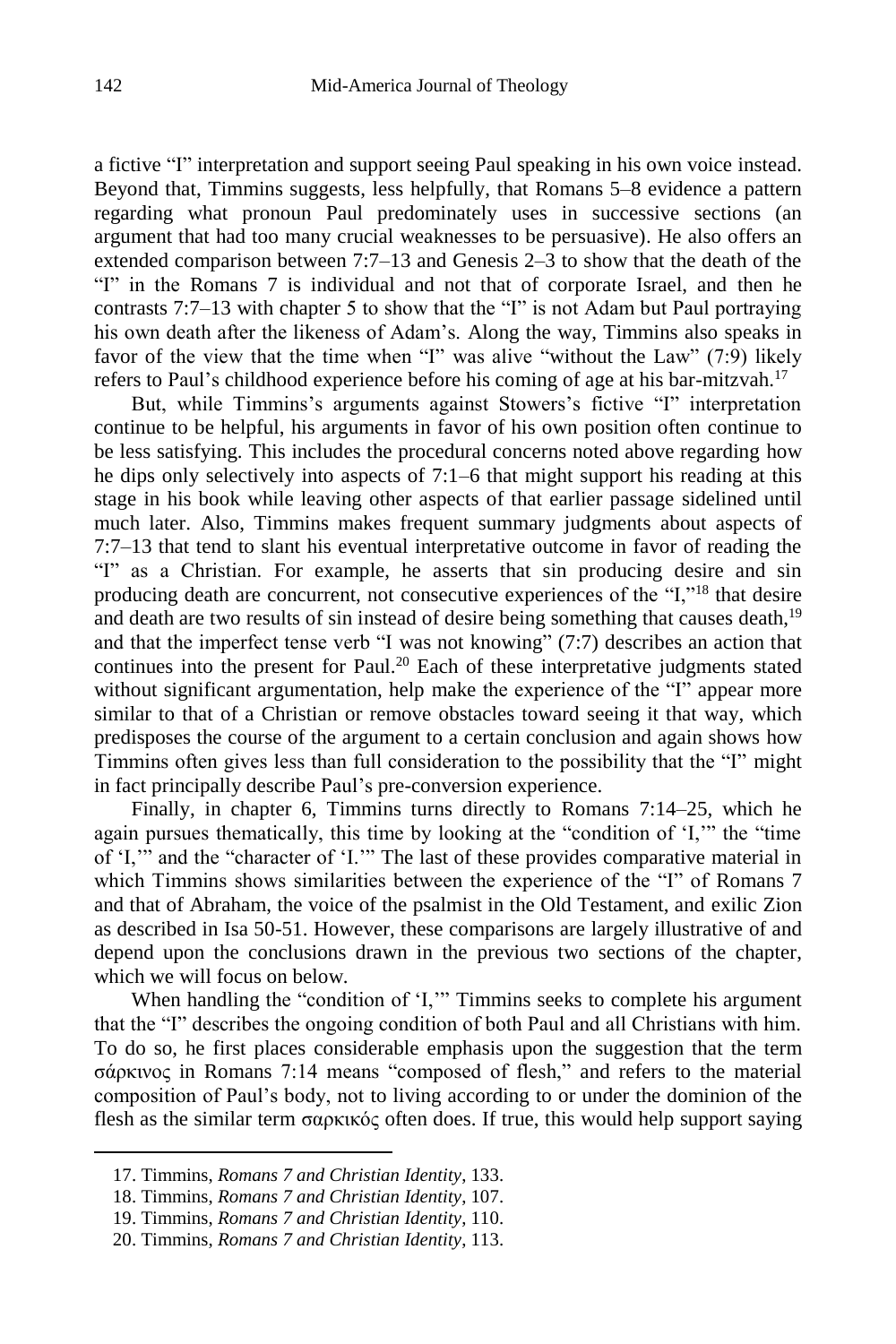that the condition ascribed to the "I" in 7:14 is not equivalent to the state of being "in the flesh" attributed to the non-Christian in 7:5, thereby helping preserve the possibility that the "I" is indeed Christian. However, while such a distinction between the Greek in 7:5 and 14 is certainly possible in theory, σάρκινος can also just be used interchangeably with σαρκικός, as is evident in 1 Corinthians 3:1,3. Given this fact, a good argument could also be made for saying that the terminology in Romans 7:5 and 14 are actually just synonymous, and so 7:14 also describes the state of a non-believer. Next, Timmins addresses the language in 7:14 about the "I" "having been sold under sin," seeking to distance it from Paul's language in Romans 6 about how the Christian is no longer under the dominion of sin (e.g., 6:11, 14, 18, 22). Toward that end, Timmins says that Romans 6 and 7 use different metaphors, the former regarding government or statecraft and the latter regarding warfare, and that, while chapter 6 refers to sin as a power external to the human being, chapter 7 instead describes sin as a power at work internally.

Numerous exegetical problems arise here, though. First, why should language about government and warfare be separated, since governments usually wage wars? This distinction seems unlikely to bear the significance Timmins attaches to it. Second, Paul's language about being "under sin" in 7:14 strongly resembles the language he used when describing "dominions" in chapter 6 (e.g., 6:14), and lordship language itself also continues into the early verses of chapter 7 itself in verses 1–3, which help set up the flesh-Spirit contrast in verses 4–6 that then leads to the discussion in verses 7–25. Again, then, the separation Timmins attempts to create between 7:14 and what precedes seems unjustified. Third, Timmins's attempts to downplay the importance of the phrase "under sin" in 7:14 by attributing its presence merely to Paul's use of some underlying Old Testament source and because it only occurs once in the passage<sup>21</sup> are quite weak. In all, then, the particular arguments Timmins uses to distance chapter 6, which states that believers are not under sin's lordship, from 7:14, which describes the "I" as "sold under sin," remain unconvincing.

Additionally, Timmins's effort to negotiate the meaning of the perfect tense of the participle "having been sold under sin" (πεπραμένος, 7:14) also produces problems. Appealing to the way a perfect tense verb can bring into view both a past action and an ongoing state of being that results from that action, Timmins suggests that πεπραμένος refers to "the [past] *event* of being sold that gave rise to the [ongoing] *condition* of fleshliness. Ἐγώ does not thereby say that he is a slave to sin, but he explains his fleshliness as a condition of being in captivity to sin." <sup>22</sup> One significant problem at this juncture is that this interpretation stands in direct tension with Timmins's prior assertion that "fleshliness" in 7:14 means "composed of flesh," an interpretation which he used previously to distance 7:14 from Paul's description of pre-conversion life "in the flesh" in 7:5, but which he now apparently departs from to define "fleshliness" as "captivity to sin." Beyond the mere issue of apparent interpretative inconsistency, though, a more fundamental problem emerges here that

<sup>21.</sup> Timmins, *Romans 7 and Christian Identity*, 146.

<sup>22.</sup> Timmins, *Romans 7 and Christian Identity*, 145.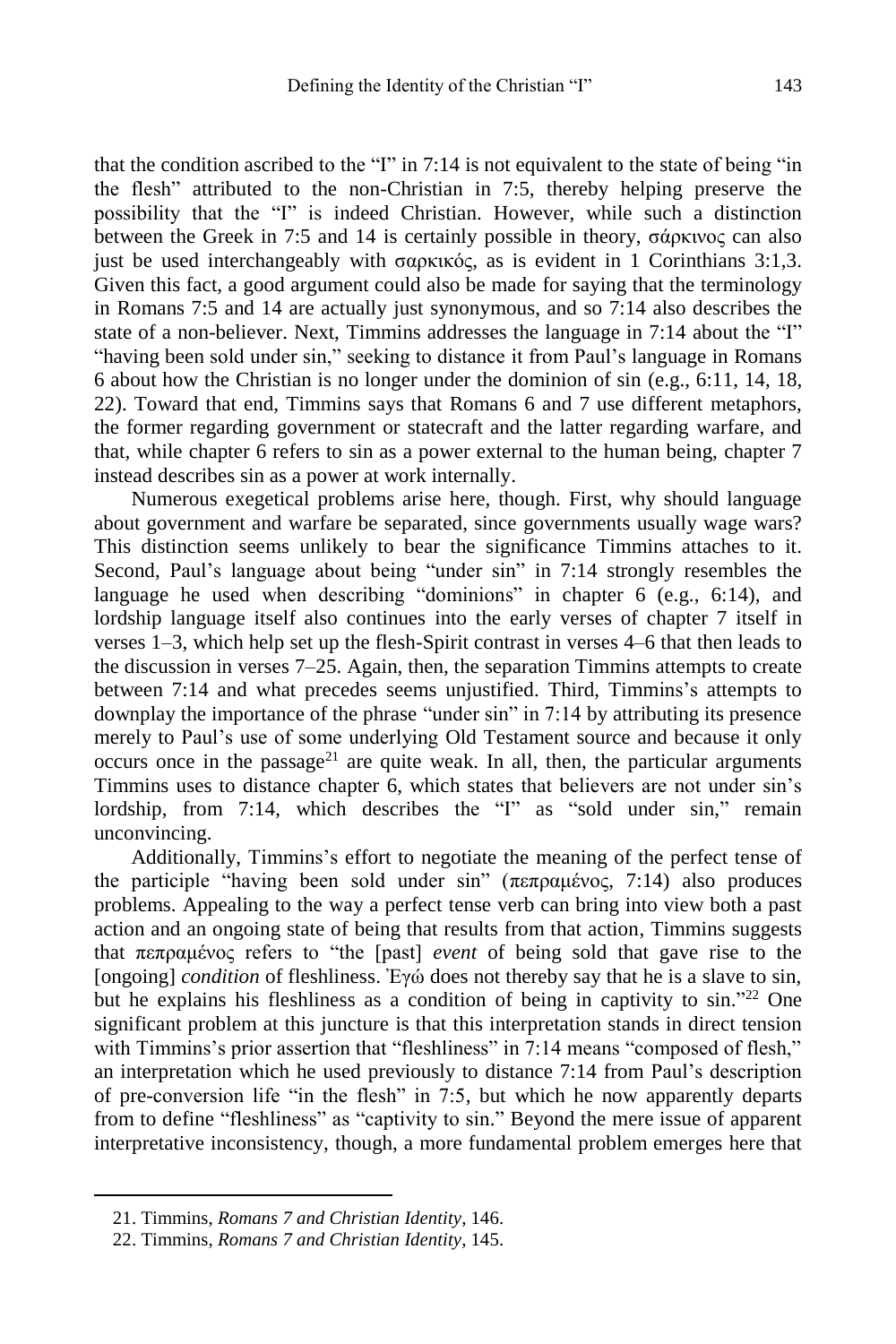is at the heart of what makes 7:14 difficult to interpret. In particular, how does being in ongoing "captivity to sin," which Timmins here predicates of the Christian "I," really differs substantively from being under sin's lordship, which chapter 6 says is no longer the case for Christians? What, in the end, is the real difference between being under sin's dominion or power, on the one hand, and being an ongoing captive to it, on the other?

In fairness to Timmins, his use of the phrase "captivity to sin" when interpreting 7:14 does at least do more justice to Paul's word choice than some of the more generic language that interpreters sometimes revert to when interpreting the same verse. For example, Cranfield says that 7:14 describes how a Christian should not be deceived about "the fact of his continuing sinfulness."<sup>23</sup> That way of putting things significantly waters down Paul's own wording, which speaks not simply of a general "sinfulness" but of a "having been sold under sin." Most people are clear that Christians are not yet perfect but still experience "continuing sinfulness," as Cranfield's somewhat vague language puts it. But Paul's language is stronger than that. Yet in light of that stronger language, we must ask, is it correct to apply—or in what sense is it or is it not correct to apply—the category of ongoing "captivity to sin" to the Christian, as Timmins does? Unfortunately, while Timmins is to be commended for not watering down Paul's word choice in 7:14, he still fails to make clear how such a state of ongoing captivity can be true of a Christian at the same time as the Christian's not being "under sin" or its lordship, as Paul very clearly asserts regarding Christians earlier in the same letter.

Pointedly, then, Timmins's lack of conceptual clarity on this topic creates significant problems for his attempted interpretation and again highlights the innate challenges involved in taking 7:14 as a description of post-conversion Christian existence, especially when read within the flow of Paul's larger argument in Romans, as Timmins repeatedly emphasizes that he seeks to do. This is not to say that interpreting 7:14 as a description of a Christian is impossible or certainly wrong. It may still be correct, and some further reflections on how such a view might best be articulated will be offered later below, based in part on a closer look at the grammar of 7:14 itself. But in the meantime, the problems Timmins experiences in explaining how 7:14 could properly describe a Christian are significant to note, especially for those inclined toward such a reading themselves.

To reflect more deeply on this issue, we need to be clear how part of the interpretative challenge in 7:14 relates specifically to Paul's choice of the word ἐγώ in this verse. Timmins's whole monograph is statedly designed to focus on this issue but actually receives insufficient consideration at this particular juncture of his argument. After all, it would be one thing to say, in keeping with chapter 6, that I as a Christian have been crucified with Christ through baptism (6:6) and yet still experience the presence and pernicious effects of sinful desires in my body (6:12). In a situation described that way, the ongoing presence and influence of sin in part of my person (namely, in my body) is made quite clear, which helps identify a definite element of "not yet" concerning the application of God's redemptive work to me

<sup>23.</sup> Cranfield, *Romans*, I:358.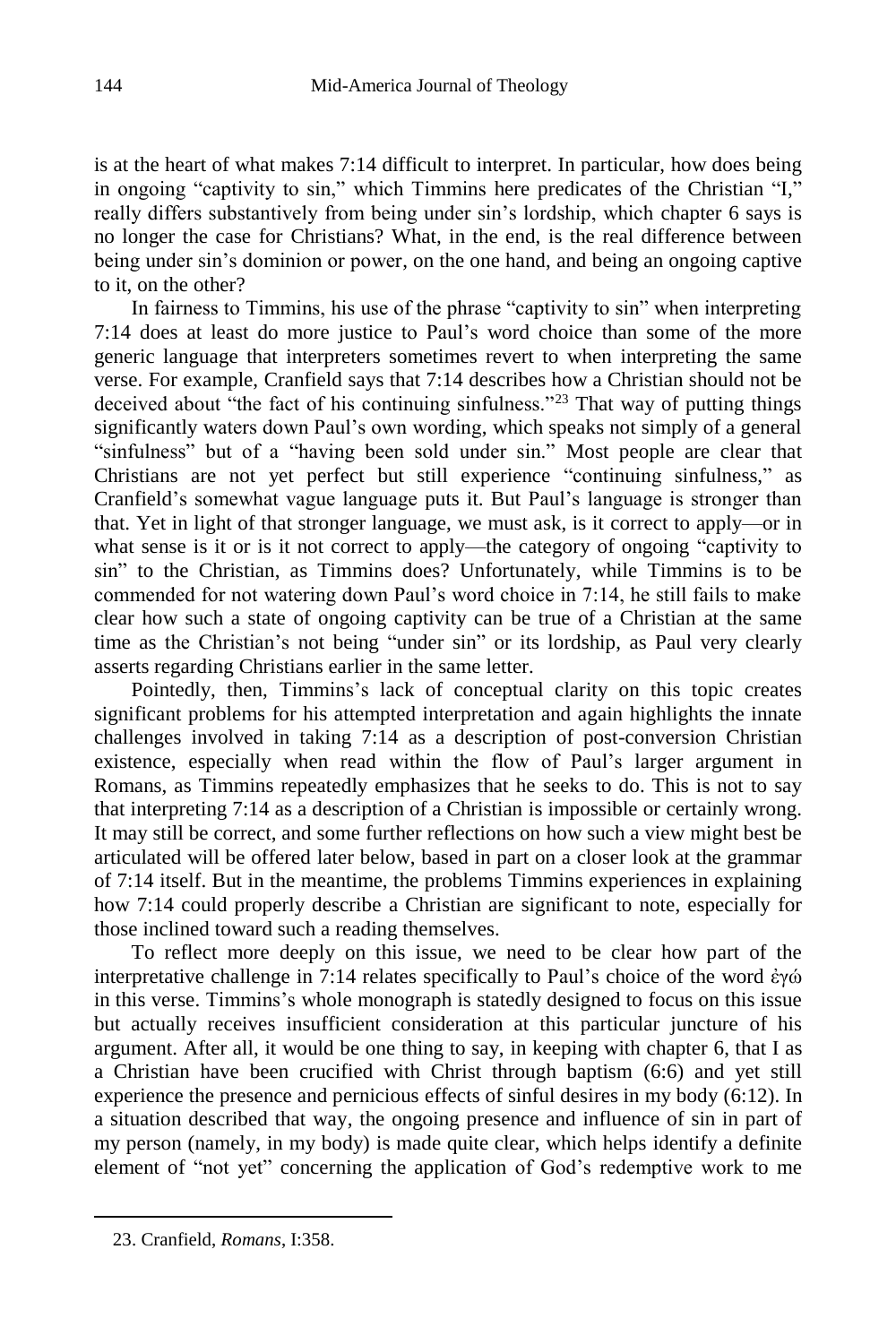during this life. Indeed, I am not yet free from sin's remaining influence since that influence is clearly present not just outside of me but in the members of my own body, which are part of me. Yet in a condition described in that way, "I" myself, in the core of my being, am also still clearly described as being redeemed from sin's dominion at the same time. In other words, my "I," and therefore the inner core of my personal identity is associated not with the remaining sin present in my flesh but with Christ himself, his death for me, and my death with him! What is therefore true of my body—that its desires are so often still sinful—is still not predicated on my "self" at the deepest and most defining levels of who I am. Instead, I experience a divided situation because, despite the definite presence of sin at work in my members, nevertheless my "old man" has been crucified (6:6), and the "I" of the Christian is no longer under sin or law (Gal. 2:19–20; cf. Rom. 6:11, 14 regarding "you"). In other words, the divided state as Paul describes it is one in which, despite what is true of the body, the "I" itself and therefore a Christian's own identity still falls on the "not under sin's lordship" side of the division rather than being thought of as in ongoing "captivity to sin." Similarly, too in Romans 7:5–6, it is the Christian "we," comprising Paul and other believers with him, who "once" existed "in the flesh" but "now" have been released from the law so that they might serve God in the newness of the Spirit.

Importantly then, in each of these Pauline descriptions, the pronoun identifying the Christian person is *not* what is "in the flesh" or "under sin," even though certain *aspects* of the Christian person (particularly the body or outer man) still clearly experience and are even beset by the continuing presence and influence of sin. Put differently, Paul does not say that sin occupies or controls the Christian "I" (i.e., my person, the defining seat of who I am); instead, Christ dwells in "me" (Rom. 8:9–11; cf. Gal. 2:19–20). By comparison, sin's desires are still present and at work in my person, but their location is in the body, which, though it is a part of who I am, is still not the essential component—the inner core—that defines my very nature and identity. This constitutes a significant difference from Timmins's explanations of Paul.

Of course, for some, it is partly the strong language Paul uses in Romans 7:14 regarding sold-ness to sin that prompts them to see the "I" there as describing a non-Christian—one who is in fact still captive, unlike what chapter 6 says is the case for the Christian. But if one disagrees with that interpretation for various reasons and believes the "I" of 7:14 to be a Christian, then it becomes crucial, if one is to rectify 7:14 with what Paul clearly says of Christians elsewhere, to explain how what 7:14 says does not, in fact, apply to the Christian "I" itself, but only to something *about* the "I." In other words, it is an essential feature of Paul's descriptions elsewhere, where he does clearly and indisputably describe the Christian condition and identity, that the dominion of Christ and the dominion of sin are not equally ultimate, having equal purchase upon who the Christian "I" *is*. Consequently, those reading 7:14 as a description of a Christian must offer a clearer explanation of how the language about the "I" in 7:14 does not actually apply to the Christian *person* or inner man. Otherwise, the crucial Pauline distinction between what is true of my inner man or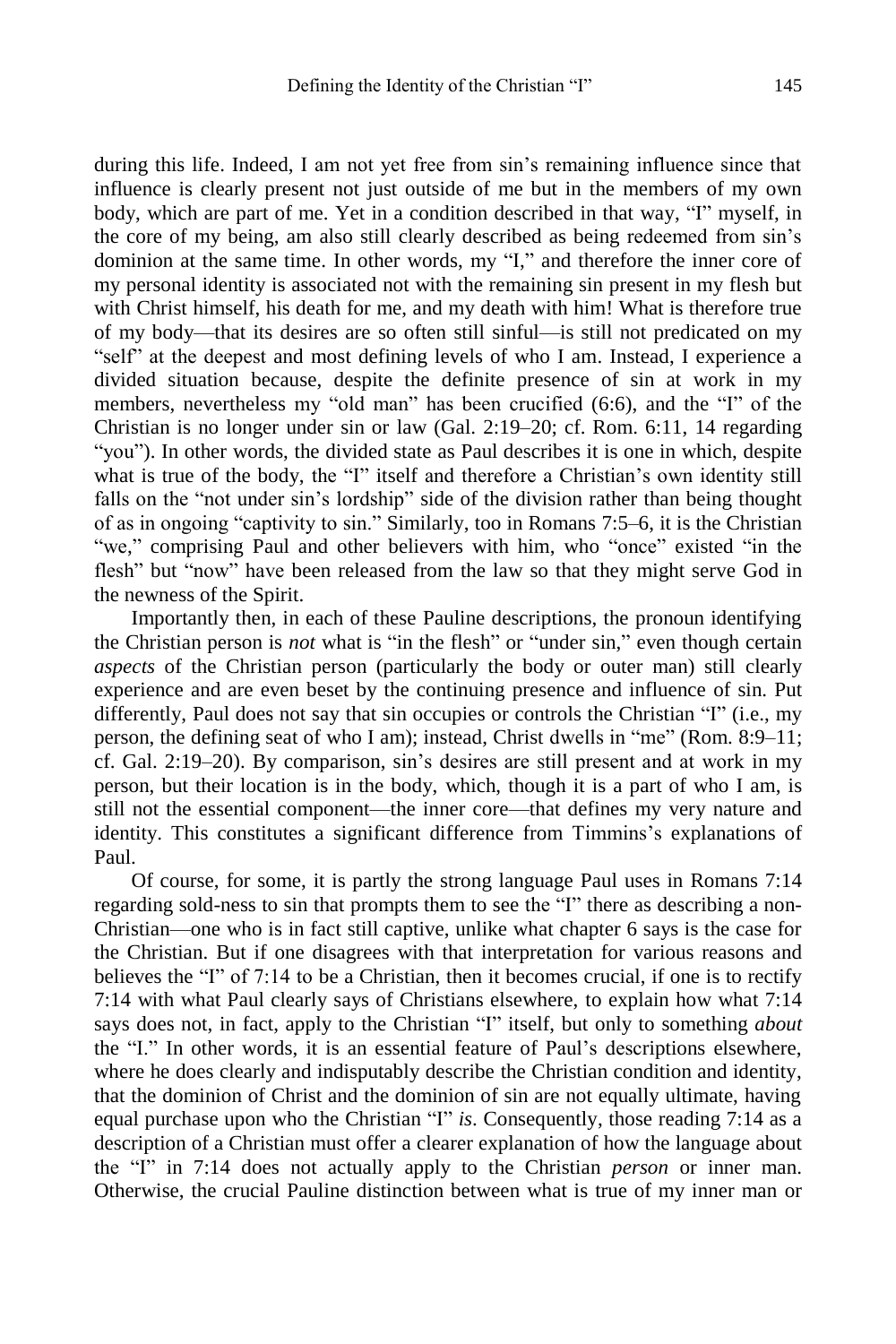me and what is true only of my body or outer members is overridden or thrown into confusion.

In short, the Christian "I" is not both redeemed from sin and under sin at the same time and in the same way. Neither does Paul's language elsewhere ever suggest that he is. Nor should Christians ever be encouraged to think that way about themselves! Rather, it is vital to see that, even with the extent of a Christian's ongoing sinfulness fully acknowledged, the work of Christ in him is still deeper and more fundamental—more defining of an identity—than the continuing presence of sin is, which is why that work reaches to and claims the Christian's *personhood*, transferring "us" *ourselves* from the dominion of darkness to the dominion of his beloved Son (Col. 1:13), despite how many things *about* us remain imperfect, sinful, and awaiting greater transformation in the future.

It is consistently the case elsewhere, then, that Paul describes the Christian himself, the inner man, as united to Christ and only the outer person (which is still a real part of the Christian's constitution but not the "inner core" that fundamentally defines him) as something still characterized by sin's powerful working, something which the Christian "I" should therefore also resist and exercise mastery over by the Spirit's enabling power (e.g., Rom. 6:12). And this asymmetry in Paul's descriptions, within which redemptive grace already reaches to the Christian "I" or "inner man" to the degree that it does not yet reach to or transform his body or "outer man," must therefore be adequately accounted for in any interpretation of 7:14. In Paul's descriptions, both sin and grace are still present in a believer's life, but they are not equally ultimate or equally defining, however sanctified or unsanctified any individual Christian may be as yet in this life. For this reason, Paul describes the Spirit of Christ as already making a partial but nevertheless authentic beginning to its transforming work, which has already brought about a real change of condition for that person, regenerating him at the core of who he is. By thus bringing about the firstfruits of his renewing work (8:23), the Spirit thereby also lays claim to the entire Christian person, establishing a beachhead in the war against sin—a real, though partial beginning of the broader work of renovation that continues during this life and will eventually be completed and extend even to the renovation of the body or outer man only at the final day of resurrection.

So then, in keeping with this broader Pauline way of viewing things, a Christian interpreter might legitimately believe that 7:14 describes something *about* himself and his own experience within the present "not yet" of God's redemptive work, but he should not think that the soldness under sin mentioned in 7:14 describes his "self," his "I," in the same basic and defining way that the salvific work of being united to Christ by the Spirit does. For Paul, the Christian "self" belongs to and exists "in Christ," even if the Christian's body or flesh remains characterized by sin's powerful presence and influence.

It is also important to realize how this Pauline distinction between the "I" and the outer man is absolutely crucial, not only for proper interpretation and theologizing but also for engaging the vital work of shepherding God's people and the difficult, complex work of pastoral counseling that is a part of it. However deep and disturbing the effects of sin in a Christian's life may no doubt still be (and they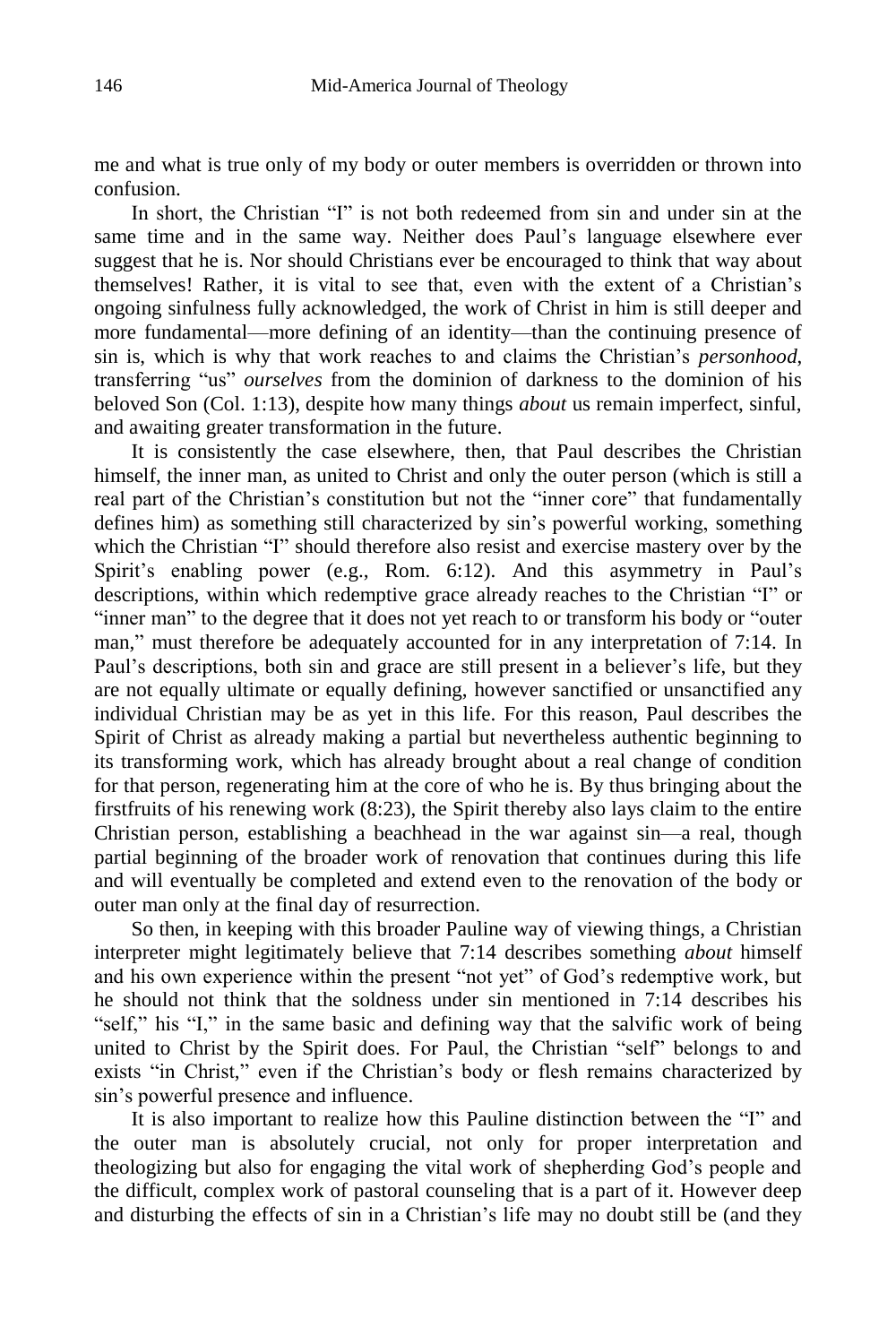are certainly that!), the Christian is still not to *identify* his "self," or to have it identified by others, as ongoingly captive to sin in general or to any individual sin in particular, rather than as fundamentally redeemed from sin at the abiding, Godrenewed core of who he is. At base, then, the Christian's "I" is not an addict, a homosexual, a philanderer, a thief, or any other thing that is defined by sin and its power. In fact, to say otherwise is really (even if unwittingly) to give in to the notion that my identity and "who I am" at my core is not defined most basically by Jesus Christ's grace and lordship now—a claim that, among other things, plays directly into the hands of much of the identity politics of our own day.

Instead, the gospel indicative of Paul's letters is much more robust and makes a deeper claim than statements that would identify my "self" in such ways would suggest. Paul makes a more comprehensive claim about what has happened to and now defines the Christian "I" and, therefore, who the Christian "I" most fundamentally *is*. After all, even though Paul recognizes the severity of the sins that characterized and defined the lives of the Christians in Corinth before their conversions, such as sexual immorality, idolatry, adultery, homosexuality, stealing, greed, addiction, hatred, and many other things (1 Cor. 6:10), he nevertheless identifies those sins as part of what the Corinthian Christians once "were" (1 Cor. 6:11), because he insists that "you" were washed, sanctified, and justified in Christ by the coming of his indwelling Spirit. In other words, Paul's use of pronouns there and elsewhere shows that a decisive break—a setting apart—has taken place, which now defines the Christian "you" in contrast to everything sinful that once characterized him and all the sinful ways that used to define him deeply. As a result, this also affects how Paul commands Christians to *think about* or view themselves now, not as those whose identity is defined by sin but whose identity is defined by Christ: "So then you also reckon yourselves dead to sin but alive to God in Christ Jesus" (Rom. 6:11). By implication, to be careful to obey this command from the apostle Paul, we must also be careful that our interpretation of 7:14—whichever one we take—fits with what Paul clearly says in chapter 6 and elsewhere about the nature of the Christian condition and identity. Is my outer man, my body still filled with all sorts of sinful desires? Yes, indeed. But am "I" defined by or should "I" identify my existence or essence with those desires that are still present in my body? The reality of my union with Christ and his indwelling power says, "definitely not." However poignantly and in however many complex ways I can and do feel the continued effects of sin at work in my own person, nonetheless "I" am crucified with Christ and no longer live the former life that was formerly characteristic of me but instead live a new life of faith based on the new reality that Christ, by his Spirit, now lives in me (Gal. 2:20; Col. 2:12; 3:9, 12) and so, more than anything else, I am most fundamentally *his* (1 Cor. 6:19–20).

With these things in mind, it will be useful to turn now to the discussion Timmins offers in chapter 6 about the "time of 'I'" as well. Surprisingly, given all the debate that has surrounded who the "I" of Romans 7 represents, Timmins quickly asserts in this section of his book that it is "clear" that the time of the events recorded in 7:14–25 is the present time for Paul and his readers, rather than it possibly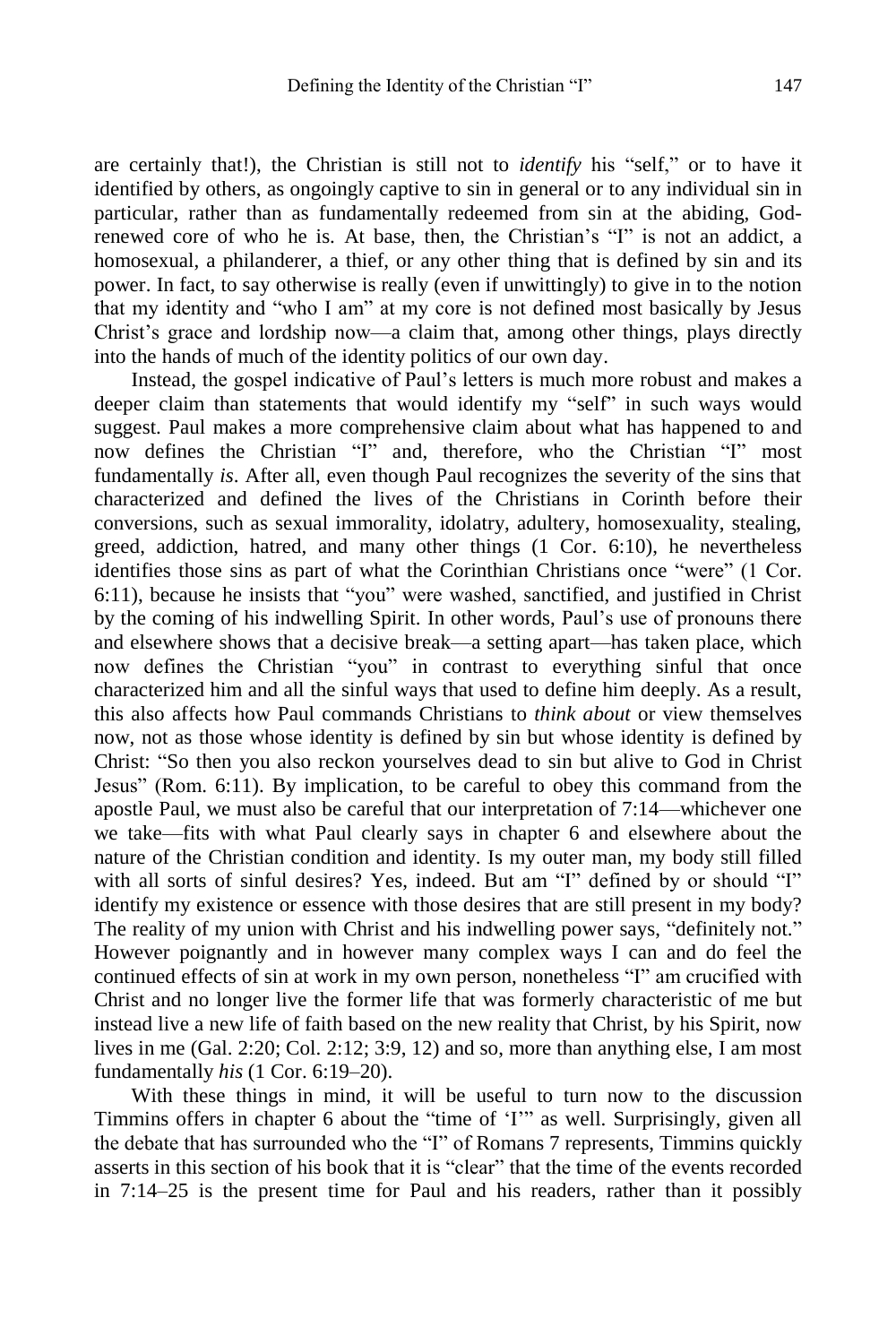referring to something in Paul's past.<sup>24</sup> Therefore, when the "I" says "I am fleshly" in 7:14, this also refers to the condition of the "I" at the time of Paul's writing. Though such an assertion has seemed far from "clear" to many of Paul's interpreters, Timmins sees it that way, especially for two reasons. The first is the meaning of the present tense verb in the first clause of 7:14: "For *we know* that the law is spiritual. . . ." In Timmins's view, the verb "we know" clearly refers to what Paul and his readers know at the time Paul writes. As a result, the following verb, "I am," must refer to that same point in time as well. Second, Timmins places significant emphasis on the issue of how 7:25a, "Thanks be to God through our Lord Jesus Christ," fits into the flow of the larger passage. Clearly, that phrase expresses hope for deliverance through Christ, in answer to the lamenting question, "Wretched man that I am, who will deliver me from the body of this death?" in verse 24. For Timmins, this expression of Christian hope in verse 25a shows that the "I" must be speaking as a Christian throughout the entire passage. Of course, Timmins knows that many have taken the expression in verse 25a as a parenthetical expression of Paul's own gratitude, briefly inserted as an anticipatory moment of "relief" into an otherwise more negatively tinged passage that expresses the condition of someone outside of Christ. But he dismisses this interpretive option as untenable in the context, suggesting that such momentary "relief" is unnecessary in 7:25a since Paul will get to a further, positive description of Christian hope just one verse later in 8:1 anyway.

Having secured these two interpretive decisions as he would see them, Timmins only then turns at long last to the temporal contrasts Paul had built previously in 7:5– 6 between "once" when Christians were previously "in the flesh" and "now" when they serve Christ by the Spirit. While acknowledging that those verses help construct "the most plausible *literary* argument for reading 7:14–25 as a retrospective reflection on life in the flesh," $25$  Timmins nevertheless dismisses this possibility based on the time-value of the verbs in 7:14 and the exegetical disruption that putting 7:25a in parentheses would create, in his mind. On the contrary, he concludes that the divided state of the "I" in  $7:14-25$  must be that of a Christian since the difficulty the "I" experiences is "coterminous" with the Christian experience of deliverance as well. 26

Reflecting on this key stretch of Timmins's argument, there are several things to appreciate. In particular, the attention he brings to the present tense verb "we know" in 7:14 is quite important to grapple with and continues to give me pause as I wrestle again and again with the details of Paul's text. Indeed, for someone who does not find a fictive "I" reading like Stowers's persuasive, Paul's statement, "we know," does seem to bring the present time of Paul's writing close to the surface of the text as at least *one* of the times that is included in the span of time in which Paul and the Romans know that the law is spiritual. This, combined with the fact that Paul never returns to past tense main verbs again after 7:13 but continues using present tense ones through the rest of the passage (with the exception of the future tense, "who

<sup>24.</sup> Timmins, *Romans 7 and Christian Identity*, 156.

<sup>25.</sup> Timmins, *Romans 7 and Christian Identity*, 167-168.

<sup>26.</sup> Timmins, *Romans 7 and Christian Identity*, 160, 168.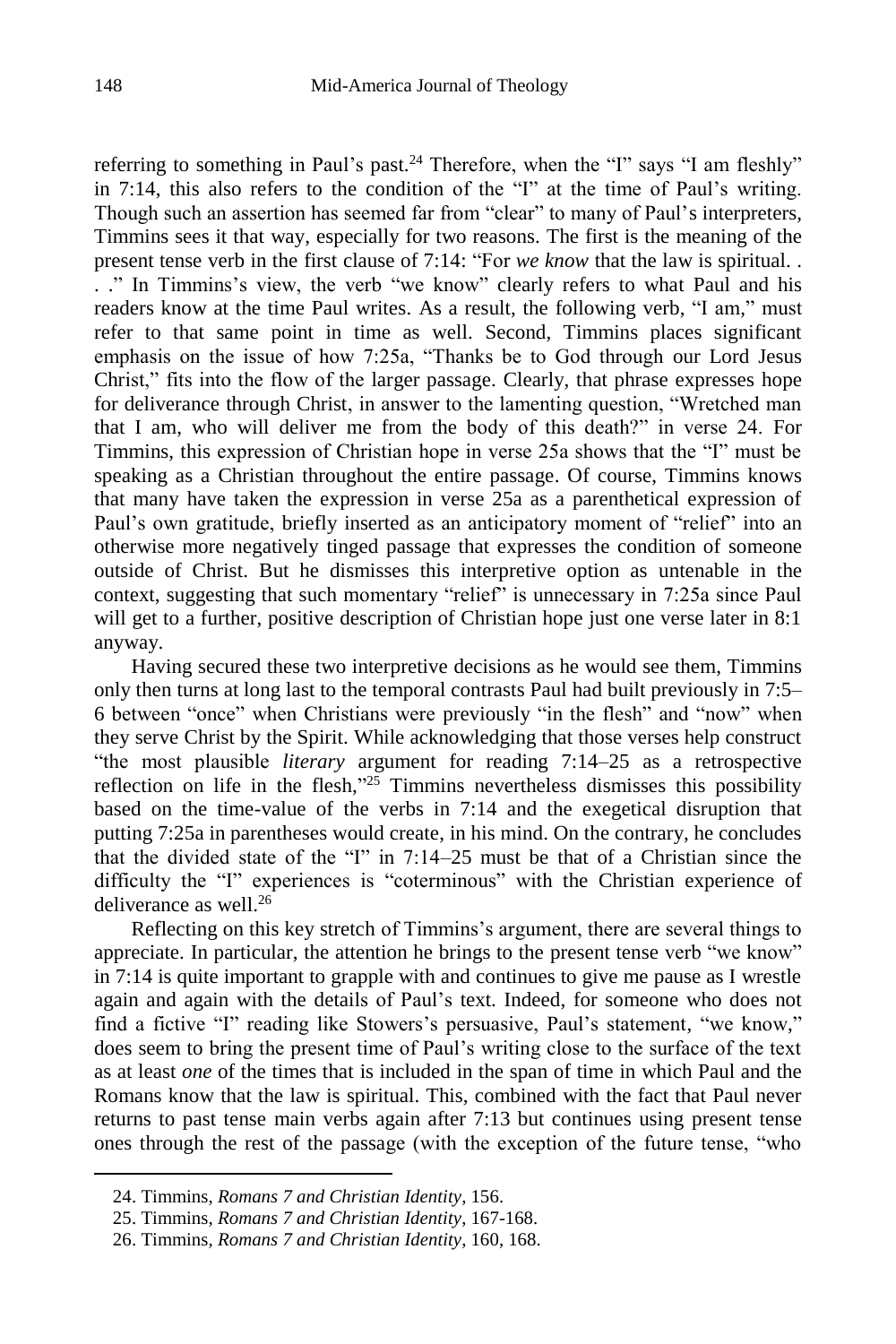will deliver me" in 7:24), probably provides the biggest obstacle to seeing the "I" of 7:14–25 express the thoughts of the pre-conversion Paul.

Nevertheless, while Timmins's argument provides serious food for thought in this regard, the passage's details must still be considered at greater length than he often does, which also renders his conclusions less certain. More importantly, interacting with some of the gaps in his treatment also forces us to wrestle directly with Paul's own language again, which is always so important to do.

Regarding the idea of taking 7:25a as a parenthetical statement, Timmins's dismissal is far too quick. After all, Paul is not immune to making side comments that interrupt the flow of his own argument, not least when such "interruptions" express doxological reminders of God's own character and faithfulness, as is clearly the case in 7:25a. For example, something very similar to 7:25a happens in 1:25, where, immersed in a lengthy description of people's unfaithfulness to the Lord, including their exchanging the truth of God for a lie and worshiping and serving the creature rather than the Creator, Paul evidently cannot hold himself back from including a brief doxological "aside" that expresses his own loyalty to the Lord by pointing out that the Creator, who is not being worshipped by those Paul is describing, is nevertheless the one "who is blessed forever, amen!" This clause obviously is not to be attributed to the rebellious people whose condition Paul is otherwise describing in 1:18–32 as a whole—quite the contrary! Nevertheless, Paul interrupts himself, as it were, out of the overflow of his own reverence for God, not willing for unfaithfulness and degradation to be described at such length in his letter without giving direct expression to his own devotion to the Lord, whom others sadly reject. The expression in 7:25a is quite similar since it interrupts a section otherwise filled with lament about the wretched human condition with an anticipatory expression of thanksgiving. For this reason, it seems much more plausible than Timmins allows for 7:25a to be taken as a parenthetical anticipation of something otherwise absent from 7:7–25 as a whole. In fact, taking 7:25a parenthetically also fits nicely with the future tense of the question that precedes it in 7:24—"Who will deliver me from the body of this death?" This question plainly asks about a deliverance that is still future to the "I," not one that is "coterminous" with the present trouble the "I" experiences, as Timmins suggested. In the context of that question about a still-future deliverance, then, Paul inserts an anticipatory response that brings into view something that the rest of 7:7–25 does not mention, namely the work of God in Jesus Christ. Then after that, 7:25b also begins with a resumptive pair of conjunctions, "So then" ("Άρα οὖν), to summarize what  $7:14-24$  have shown, which again fits with seeing 7:25a itself as a brief aside before 7:25b gives a summary *not* of a situation of sin and deliverance through Christ but of a person serving both the law and sin, which is precisely what 7:7–25 as a whole unpack. On any reading, then, 7:25a really does interject positive considerations that are otherwise absent from the rest of a negatively tinged, lament-filled passage describing a tension produced by the operation of both sin and law in the same person. In that context and given Paul's practice elsewhere, taking 7:25a parenthetically really does not seem at all problematic in itself.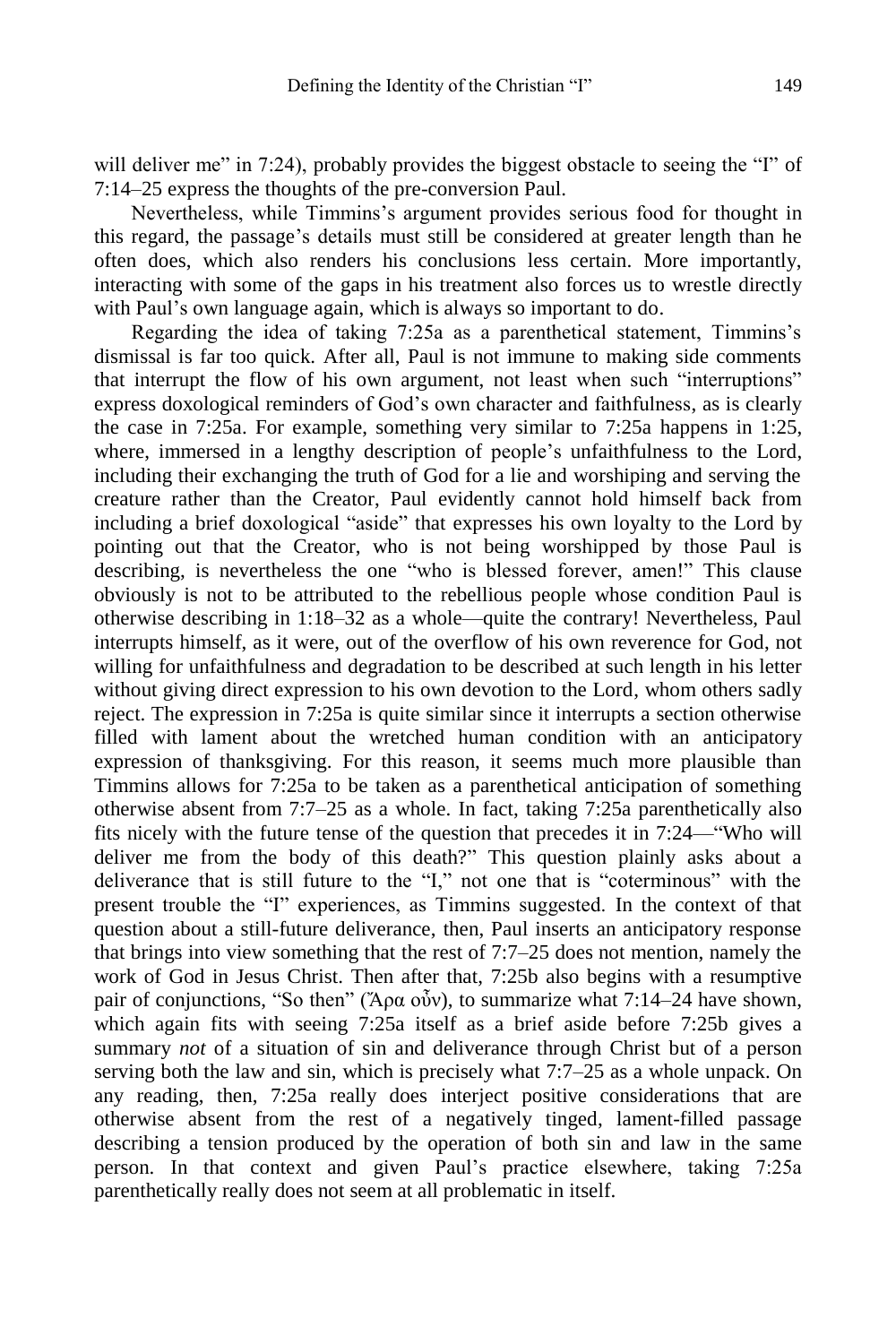More important than this, though, is the matter of adequately assessing the timevalue of the statements Paul makes in 7:14. Here the shortcomings of Timmins's argument are of much greater significance, especially (but not only) if one *does* see the "I" as voicing the thoughts of a Christian, as Timmins and many others do. Given what was pointed out above regarding the problems involved in describing the Christian "I," who has been transferred out from sin's dominion, as still also being in an ongoing state of captivity to sin, several additional features of 7:14 need to be considered more carefully than Timmins does.

First, despite Timmins's brief assertion about how "clear" the present tense reference of 7:14 is, it is important to note that other, legitimate interpretive options are certainly possible within the normal range of meaning for Greek present tense verbs. One strong possibility would be for the present tense verbs to be "gnomic" or "timeless" in their meaning, describing a general state of affairs that is always or timelessly true.<sup>27</sup> Statements like "A good tree bears good fruit" use the present tense in this way. A statement like that does not assert, "The good tree is bearing good fruit right now." To the contrary, such a statement may readily be made even in winter, when trees are not presently bearing fruit at all. It instead makes a broader assertion about the way things are in general: "good trees are of such a sort that, whenever they do bear fruit (past, present, or future), they bear fruit that is good." In fact, this seems to be exactly the use of the present tense that Paul employed in a similar context two verses earlier in 7:12. At that juncture, Paul had also been using a string of past tense verbs (aorist and imperfect), just as he does before the verbs in 7:14, and then he shifts to a present tense verb to draw a generalized inference about the nature of the law based on what he had just said: "So then the law is holy, and the commandment holy and righteous and good." As is true with gnomic present tense verbs, these statements are time-*un*specific, commenting on the law's abiding character. They do not assert something particular to Paul's present time *per se*:

<sup>27.</sup> For descriptions of the gnomic present, see Ernest de Witt Burton, *Syntax of Moods and Tenses in N. T. Greek*, 3rd ed. (Edinburgh: T&T Clark, 1898), 8; Richard A. Young, *Intermediate New Testament Greek: A Linguistic and Exegetical Approach* (Nashville, TN: Broadman & Holman, 1994), 110; Daniel B. Wallace, *Greek Grammar Beyond the Basics: An Exegetical Syntax of the New Testament* (Grand Rapids: Zondervan Publishing, 1995), 523. Notably, Wallace goes on to say (p. 532 n. 52) regarding the present tenses in Romans 7:14– 25 in particular that, though he has wrestled with how best to understand them, he has come to see the gnomic interpretation as best suited to the context. Taken that way, they describe not Paul's present and ongoing condition as a Christian, narrowly speaking, but instead "something that is universally true" for "anyone who attempts to please God by submitting the flesh to the law." By application, this experience is something that could be experienced by either a believer (inasmuch as he acts inconsistently with who he is as a believer) or an unbeliever.

In addition to the gnomic present, another possible option in 7:14ff. may be the "historical" present, which is common as part of narrative-like depictions of past events, where an author begins describing something past using typical past tense verbs (e.g., aorist and imperfect; cp. Rom. 7:9–11 and 13) and then continues describing past events using the present tense instead. For further discussion and examples of a device that is also commonly used in English, see Burton, *Moods and Tenses*, 9 or Young, *Intermediate*, 110.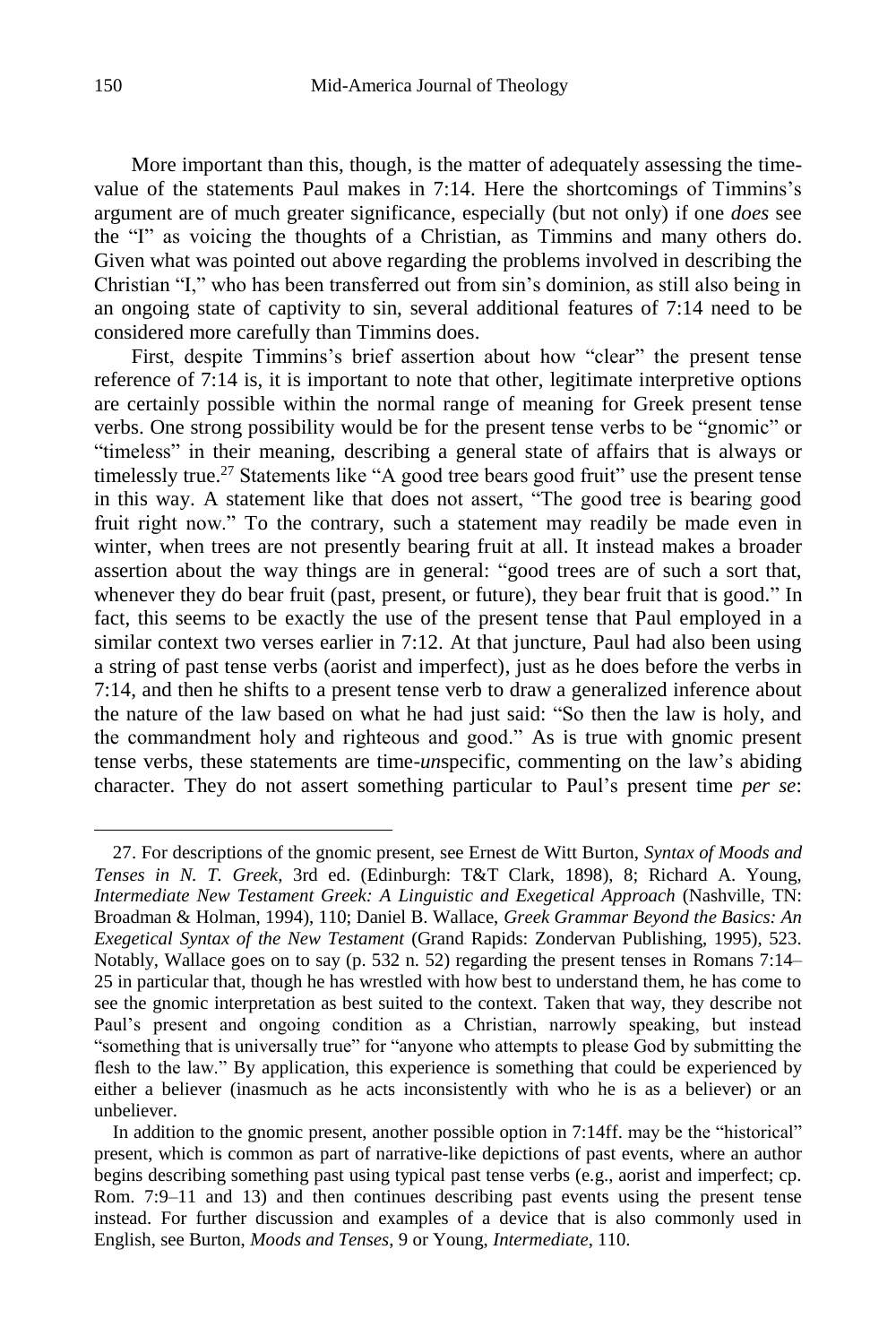"The law is holy *right now*." They instead make a generalized observation about something that has always been, is still, and always will be the case: "The law is and always has been holy in its character." That is just part of the law's ongoing nature, which the descriptions in the prior verses had helped illustrate. By comparison, a similar, gnomic meaning may also occur with the present tense verbs in 7:14, where Paul makes another overarching observation about the law's inherent nature based on the past-tense statements that had preceded (in v. 13). If so, Paul's point would not so much be to say something about his own present ("We are knowing right now that the law is spiritual") as much as to make another overarching generalization ("We all know or can see in general that the law is spiritual," i.e., "This is always clear"). On further reflection, then, the statements in 7:14 may not actually be specific to Paul's own present or that of his readers but may instead be much broader than that and so equally pertinent to all times.

But second, whether or not the present tense verbs in 7:14 should be taken as referring specifically to Paul's own present (which may still be the case even if other exegetical options also deserve to be considered rather than just overlooked or dismissed), a much more significant exegetical consideration also arises in 7:14, not about the time-value of the present tense verbs but about the precise force of the perfect tense participle, πεπραμένος, that follows them.

Here an important distinction must be observed about the nature of the perfect tense, which Timmins overlooks. While the perfect tense often does bring into view both a past action and an ongoing state of affairs that results from that action,<sup>28</sup> that ongoing state of affairs may be something that continues long after the original action that produced it no longer pertains or has instead even been reversed. In other words, to describe someone as "having been sold under sin" means that that person was sold at some point in the past and that past occurrence brought about some continuing result thereafter. But it does not necessarily mean that the person is *still* sold, that the sold-ness itself *continues* even now. One prominent example of how the perfect tense can describe the results of a past event that continue even after the original event has been reversed can be seen in how Jesus is described with a perfect tense participle elsewhere as a lamb "having been slain" (e.g., τό ἐσφαγμένον in Rev. 5:12). This participle points out how Jesus is presently in a state of *having been* slain in the past—i.e., the fact that he was slain continues to be of great, continuing significance—even though he is clearly not *still* slain. Instead, at the time when that perfect tense participle was written, Jesus had already been raised from the dead and was standing in heaven (e.g., 5:6). He is, therefore, one who *has* been and yet is no longer *still* slain. This is part of the genius of the perfect tense in Greek: it highlights the existence of an ongoing state of affairs, even if the past event that produced that

<sup>28.</sup> Regarding the force of the perfect tense participle, Burton notes, "Like the Perfect Indicative it may have reference to the past action and the resulting state or only to the resulting state. The time of the resulting state is usually that of the principal verb" (*Moods and Tenses*, 71). Regarding the perfect tense in general, Wallace states similarly, "The force of the perfect tense is simply that it describes an event that, completed in the past . . . has results existing in the present time (i.e., in relation to the time of the speaker)" (*Greek Grammar*, 573).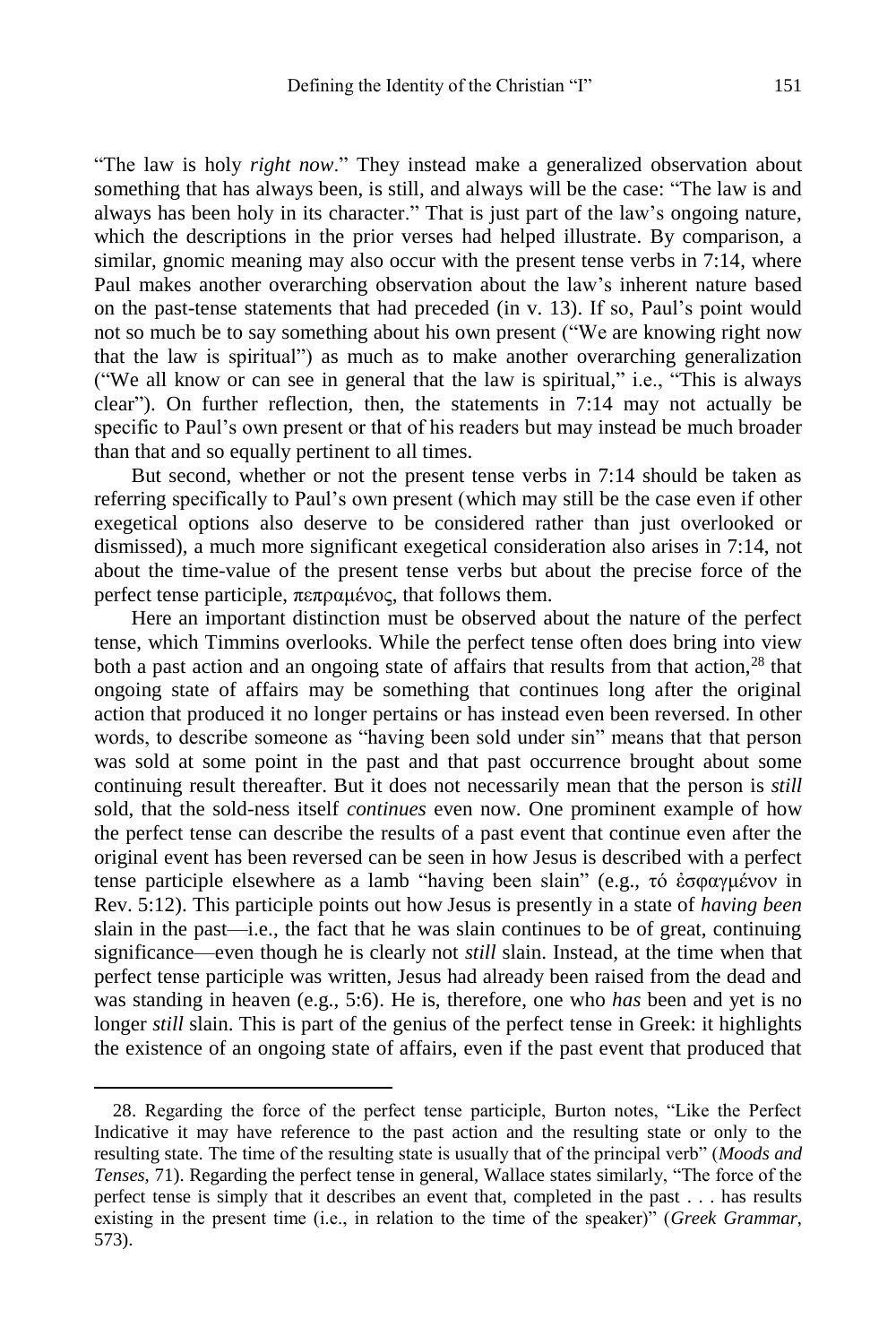state of affairs has since been undone. Indeed, the fact that Jesus *was* slain before is still of great significance for understanding the ongoing state of affairs in heaven now in Revelation 5, even though (or we could say, precisely because) Jesus is not still slain but living. So then, while it is vitally important in Revelation that Jesus is not *still* slain, it is also vitally important that he *was* slain at one time (among other things, his perfect death brought about salvation for others and is the reason why he was raised into heaven and continues to deserve praise and adulation in an ongoing way forever), and therefore he is described very carefully as the one *having been* (but not still being) slain.

On reflection, this feature of a perfect tense participle, by which it can describe the ongoing significance of a past event even after the event itself has since been undone, may provide a valuable point of comparison for understanding the perfect tense "having been sold under sin" in Romans 7:14 as well. It is very plausible that the immediately prior statement in 7:14, "I am fleshly," points out how the "I" is composed of flesh, as Timmins suggests, which thereby points out the constitutional weakness of the "I" as someone whose body is composed of a material ("flesh") that is closely associated in Scripture with weakness. Then, as further explanation of that weakness, the "I" also mentions how he is someone "having been sold under sin" at some point in the past. In that statement, the perfect participle points out how the "I" is and always will be someone who was once sold in this way, implying that this fact is of significance for understanding the ongoing character of the "I" even if he has subsequently been redeemed and is not still sin's slave now. Pointedly, then, to describe someone as "having been sold under sin" is not necessarily to say that he remains sold. It is only to say that, even if he has since been redeemed from that state (as would have to be true of the "I" in 7:14 if it is a Christian "I," given what Paul repeatedly says of Christians in 6:2, 6, 11, 14, 18, 22), he nevertheless recognizes about himself that he is still and always will be a person who had once *been* sold under sin and that past event, even though it has since been reversed, still has ongoing significance for understanding what sort of person he is in himself—a weak one, who is not only composed of flesh but is also so weak in his own nature as to having once been sin's slave. Indeed, such facts would show something important about the very nature of the "I" that decisively limits what such a weak "I" can and cannot ever accomplish in his life through the help of the law alone. As Paul says a bit later in Romans, it is the law's ineffectiveness at work in a situation of fleshly human weakness that necessitated God's response of sending his Son to redeem otherwise hopeless sinners (8:3). Moreover, it is quite likely that the ongoing significance in a person's life of having once been sold as a slave, even if his situation has since changed, would be very familiar to Paul's Roman audience, since being a free man (having never been a slave at any point) was thought of very differently in the ancient world from being a freedman (having once been enslaved earlier before then gaining freedom).<sup>29</sup>

<sup>29.</sup> For a helpful overview of Roman law and custom regarding freedman and the continuing limitations present in their lives compared to a freeman, see Alan Watson, *Roman Slave Law* (Baltimore, MD: The Johns Hopkins University Press, 1987), 35–45. To be clear, though, while the difference in the ancient Roman empire between being a freeman and a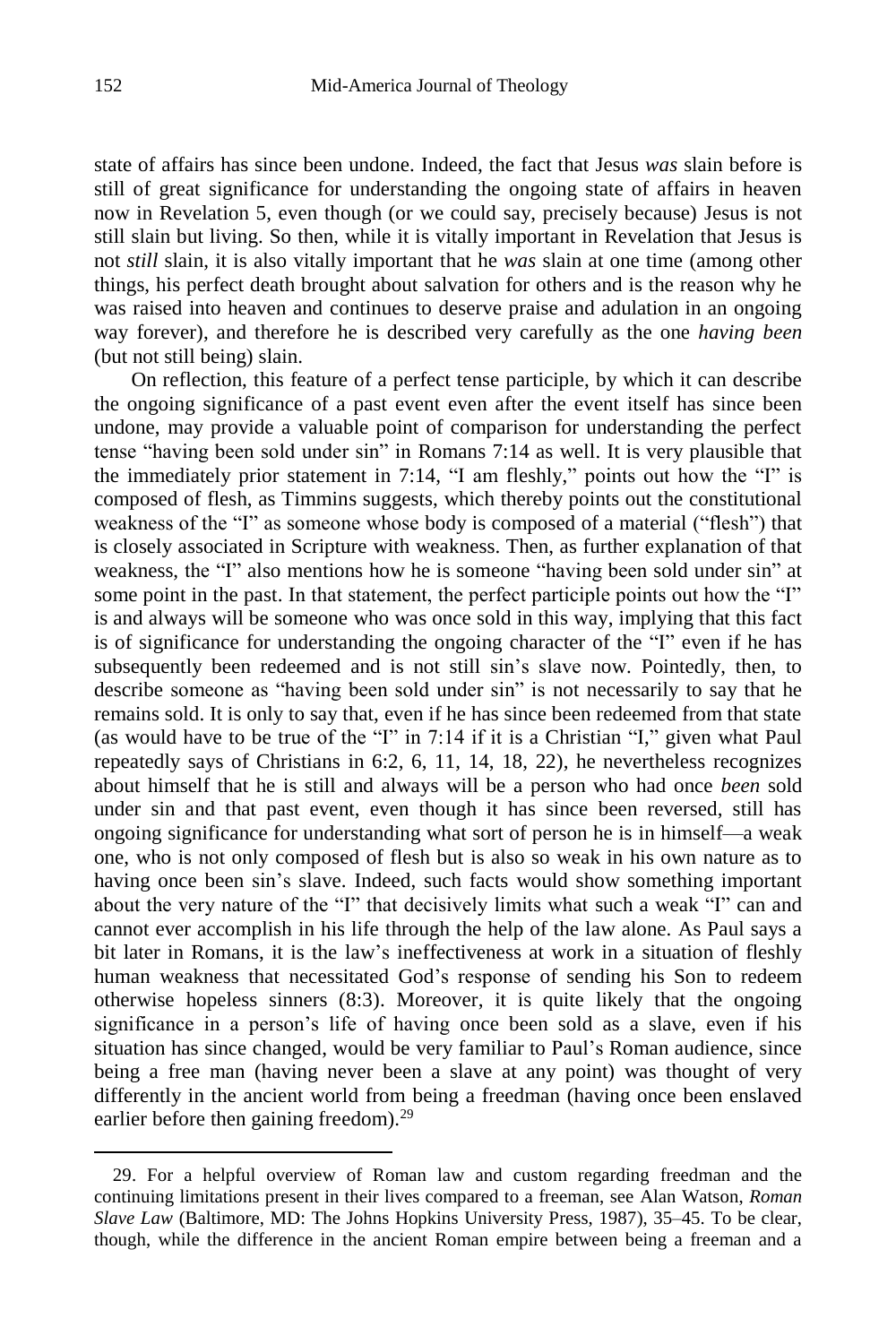Importantly for understanding Romans 7:14, then, noting carefully what the perfect participle does and does not say makes possible an understanding of what the "I" says about his own condition that affirms and underscores the inherent weakness of the "I" without having to assert that he is *still* a captive of sin. As a result, this opens up a clearer way to explain how what the "I" says in 7:14 could potentially describe a Christian (if other exegetical factors warrant that) because it does not inherently conflict with what Paul clearly says elsewhere in Romans about Christians now being freed from sin. Moreover, taking the perfect participle in this way would also avoid having to say, with Timmins, that if 7:14 does describe a Christian, then the Christian "I" should be seen as one for whom God has only done an external work but whose ongoing personal condition is itself really no different from when sin was his master in his pre-conversion state.

In addition, this distinct exegetical possibility regarding the perfect tense, which Timmins does not consider, could also dovetail quite nicely with one of the most valuable exegetical suggestions that Timmins did make in his book concerning the rhetorical purpose of 7:7–25 as a whole. Reflecting on the content of 7:5–6, which lead to and help set up the need for 7:7–25 within Paul's argument, Timmins notes the specific nature of Paul's focus upon the issue of how *Christians* who have been freed from the law should serve God after having been freed, not in the oldness of the letter but in the newness of the Spirit. Given the nature of that particular focus in 7:5–6, Timmins suggests that 7:7–25 as a whole are designed to show in turn exactly why any ongoing attempt *by Christians* to serve God in the oldness of the letter should, in fact, be abandoned. Given the inherent, ongoing weakness of their person, especially in the face of sin's great power, the law simply cannot provide the solution they need, a fact which  $7:7-25$  clearly helps illustrate.<sup>30</sup> On top of that, though Timmins does not directly pursue the topic further in this way, additional reflection on the broader situation of the Roman audience would also suggest that dissuading the Romans from continuing to serve God in the oldness of the letter was indeed quite necessary for Paul to try to do since it would also help persuade them that their service to God as Christians no longer required adherence to outward distinctions between various foods and days, which the law had once instituted to help separate Jews from Gentiles but which many of the Romans wrongly thought was still important to Christian sanctification in their own times (see Rom. 14).

freedman helps illustrate how "having been enslaved" had continuing effects on someone's life even after emancipation, it is also important to remember that, for Paul, the situation of a Christian is not adequately described as having once been enslaved and now being *free*. Instead, it is a situation of having once been a slave to sin and now having been graciously freed from that bondage to become a slave to God instead (e.g., Rom. 6:13, 18, 22). Yet even so, as a slave to God, the Christian does not seek to fight against sin through the law's power but through the power of God's Spirit, as Romans 6 and 8 so helpfully show and as Romans 7 itself is meant to help reinforce in its own way (on which see further below).

<sup>30.</sup> Timmins, *Romans 7 and Christian Identity*, 170–171.